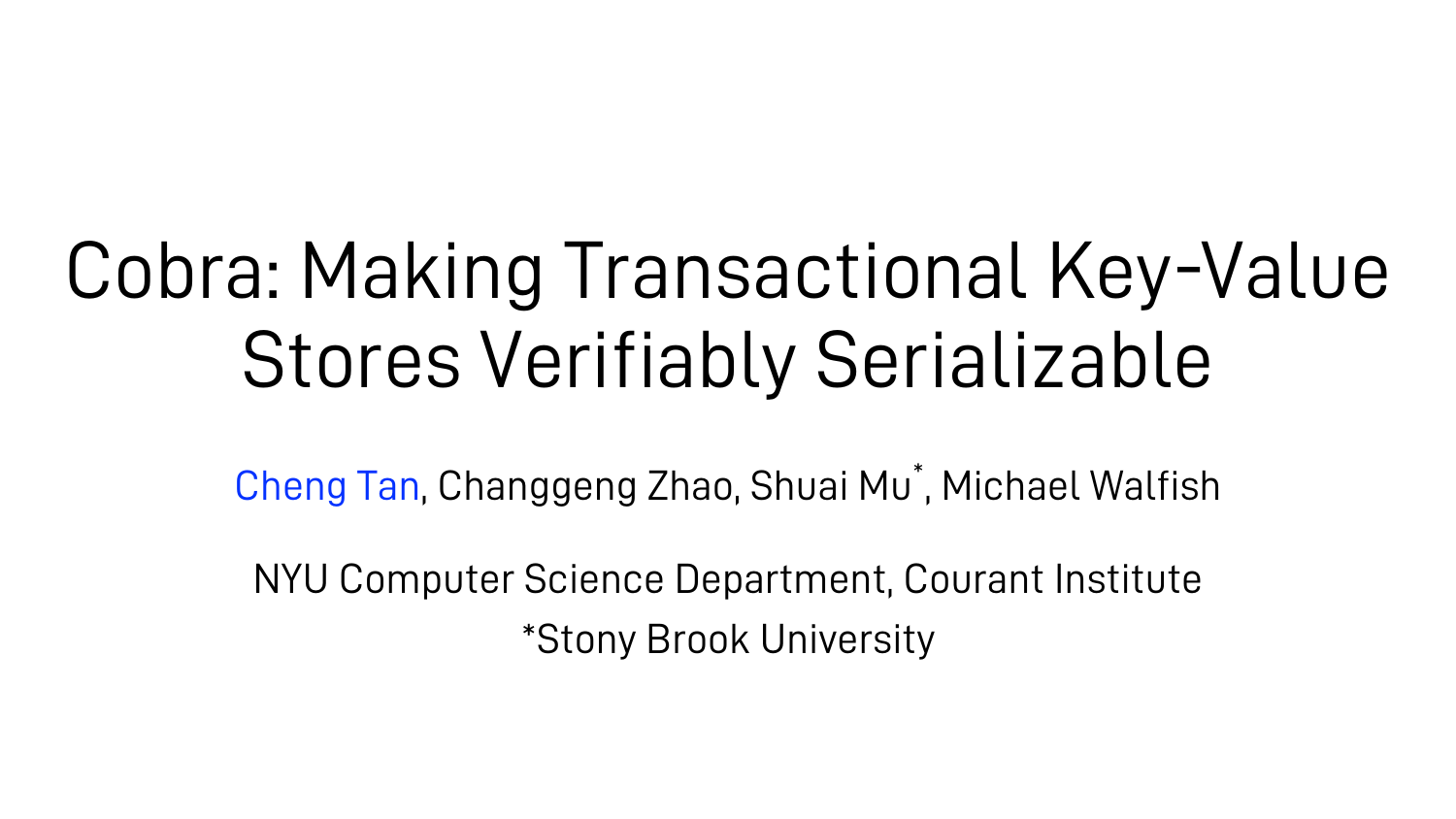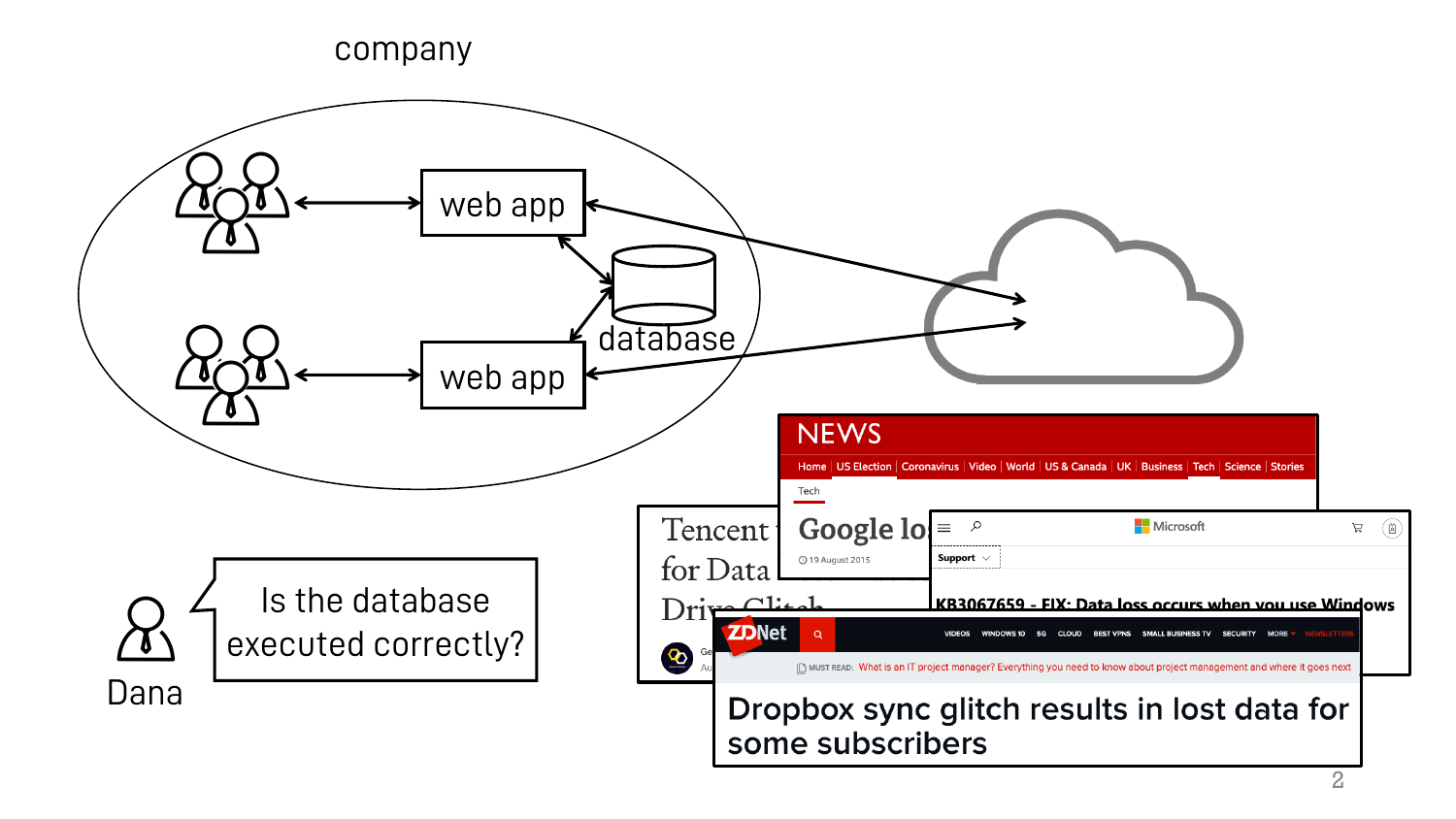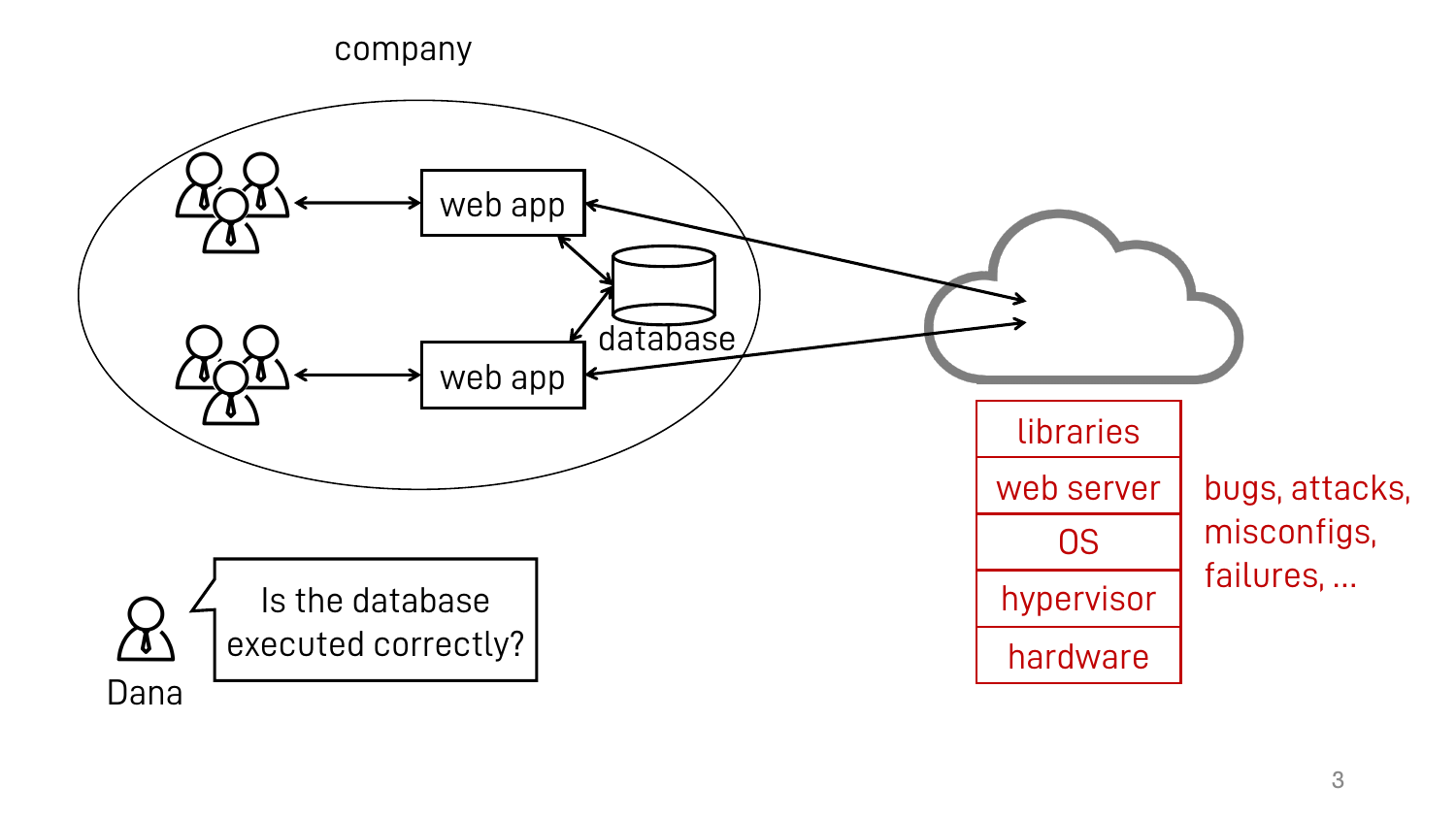### Serializability is a correctness contract



• Serializability implies basic data integrity, tolerating faults, ...

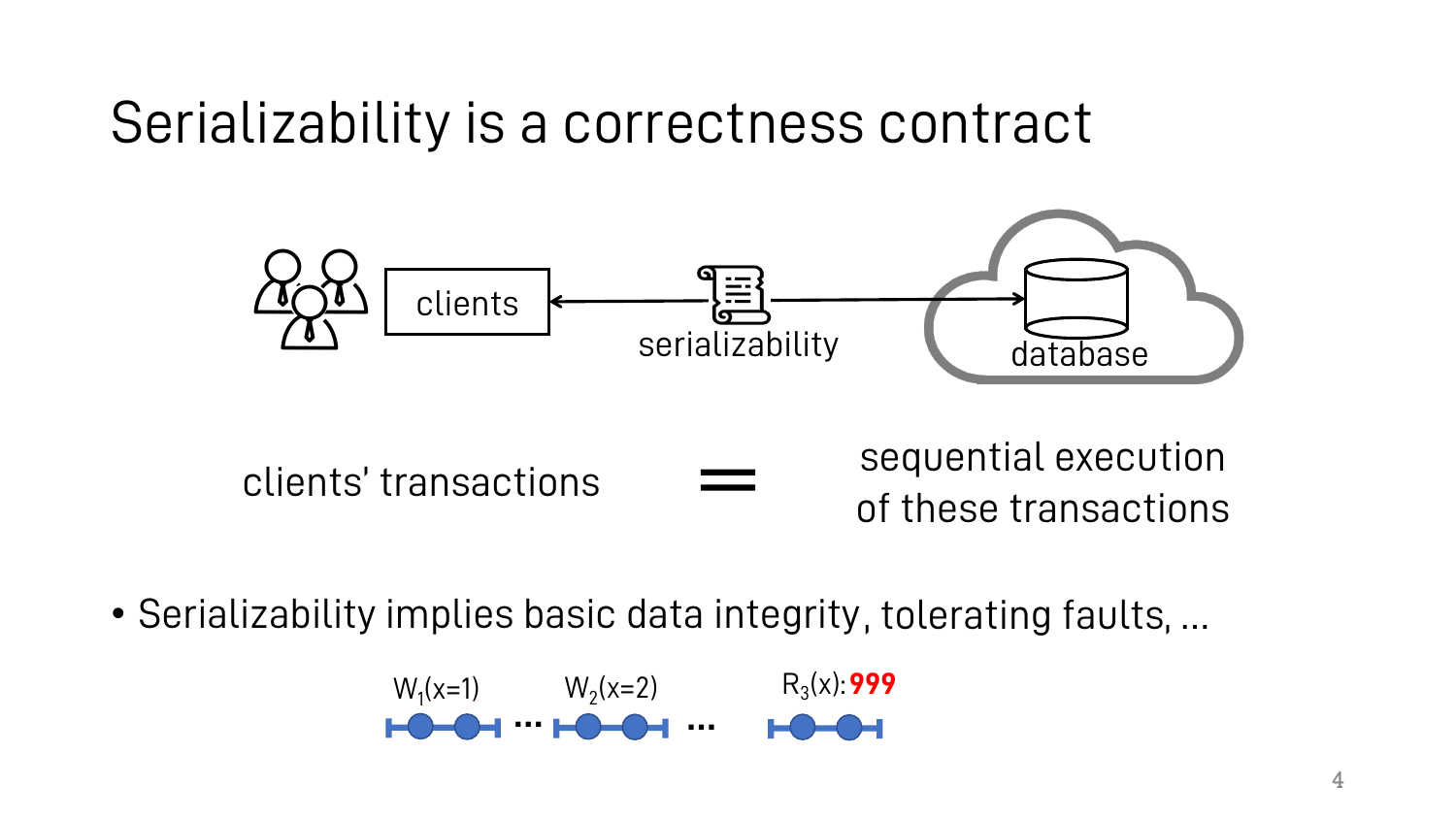### Serializability is a correctness contract

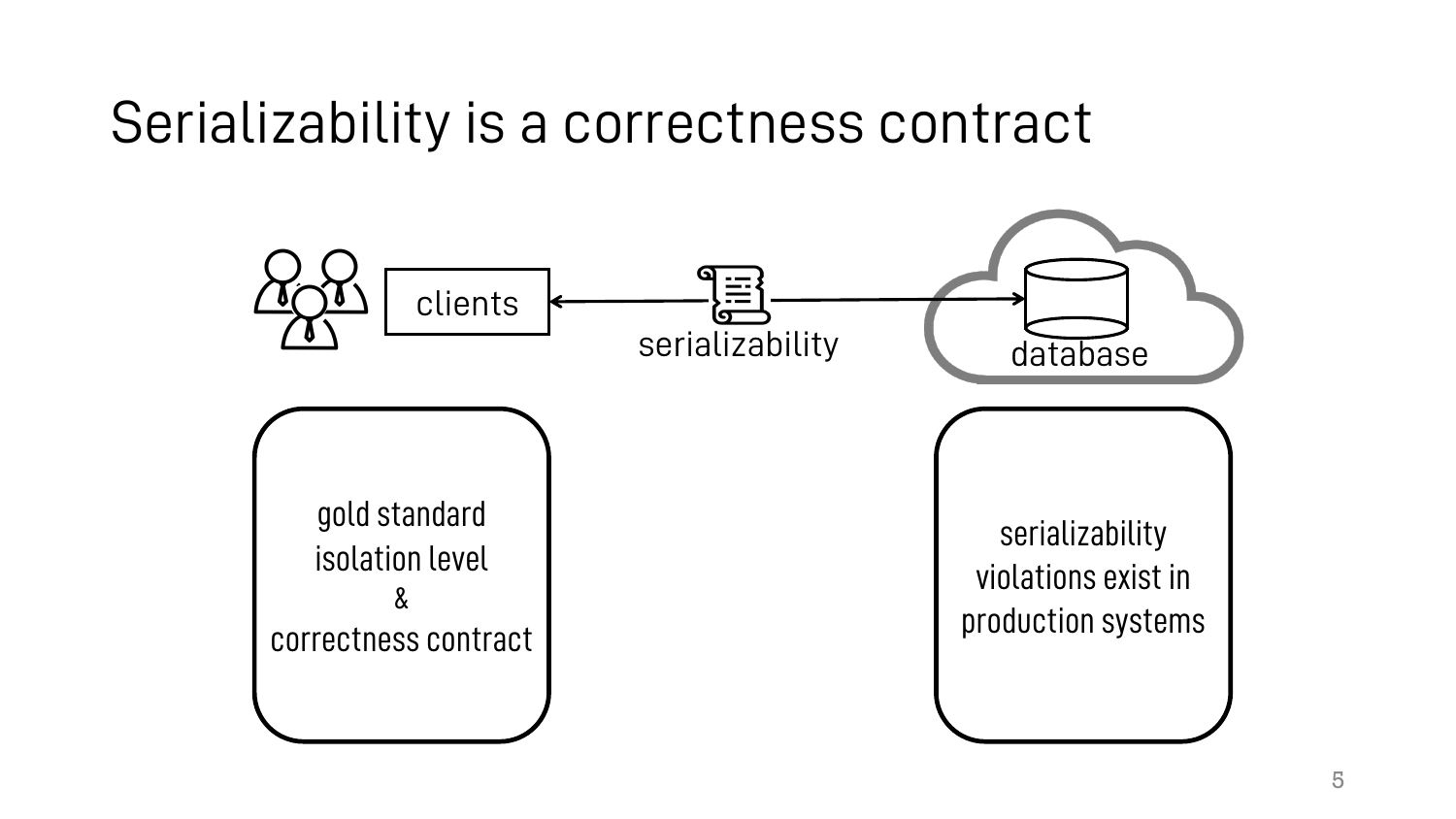# The underlying problem is …

- a) … black-box checking of
- b) … serializability
- c) … while scaling to real-world workloads.

Note: we verify the executions, not the implementation.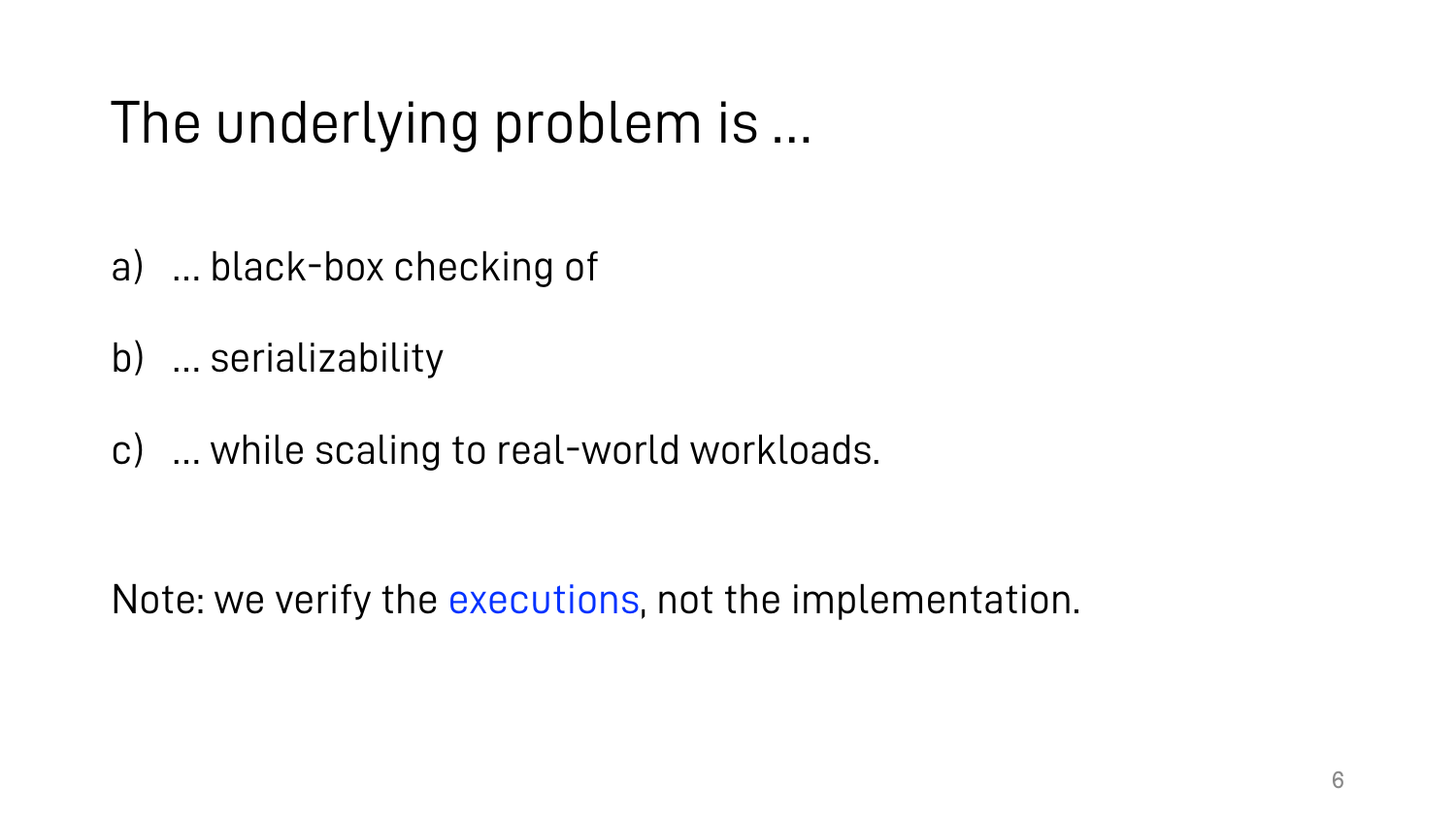Cobra: verifying serializability of black-box databases

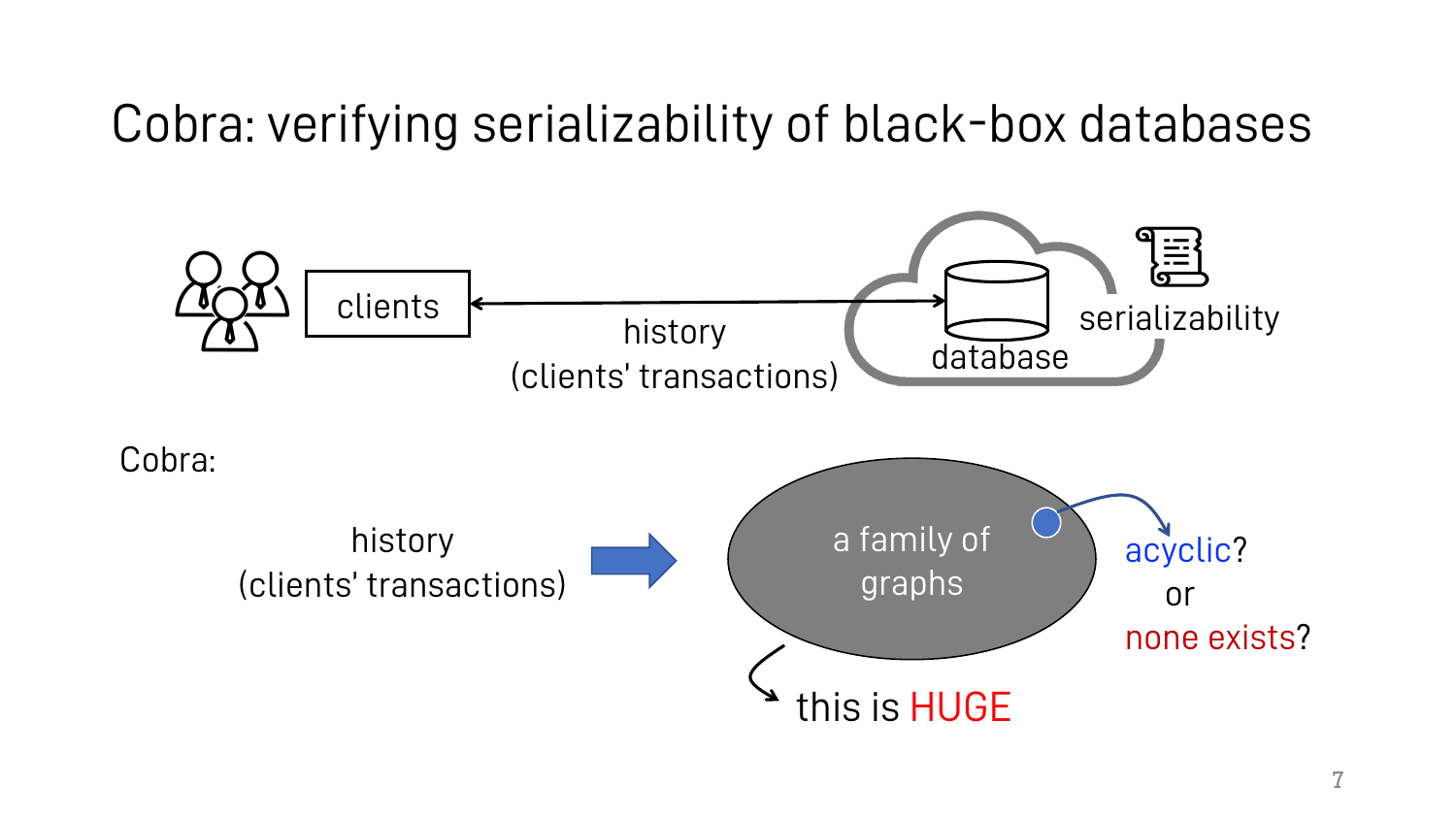#### Cobra: verifying serializability of black-box databases



accept/reject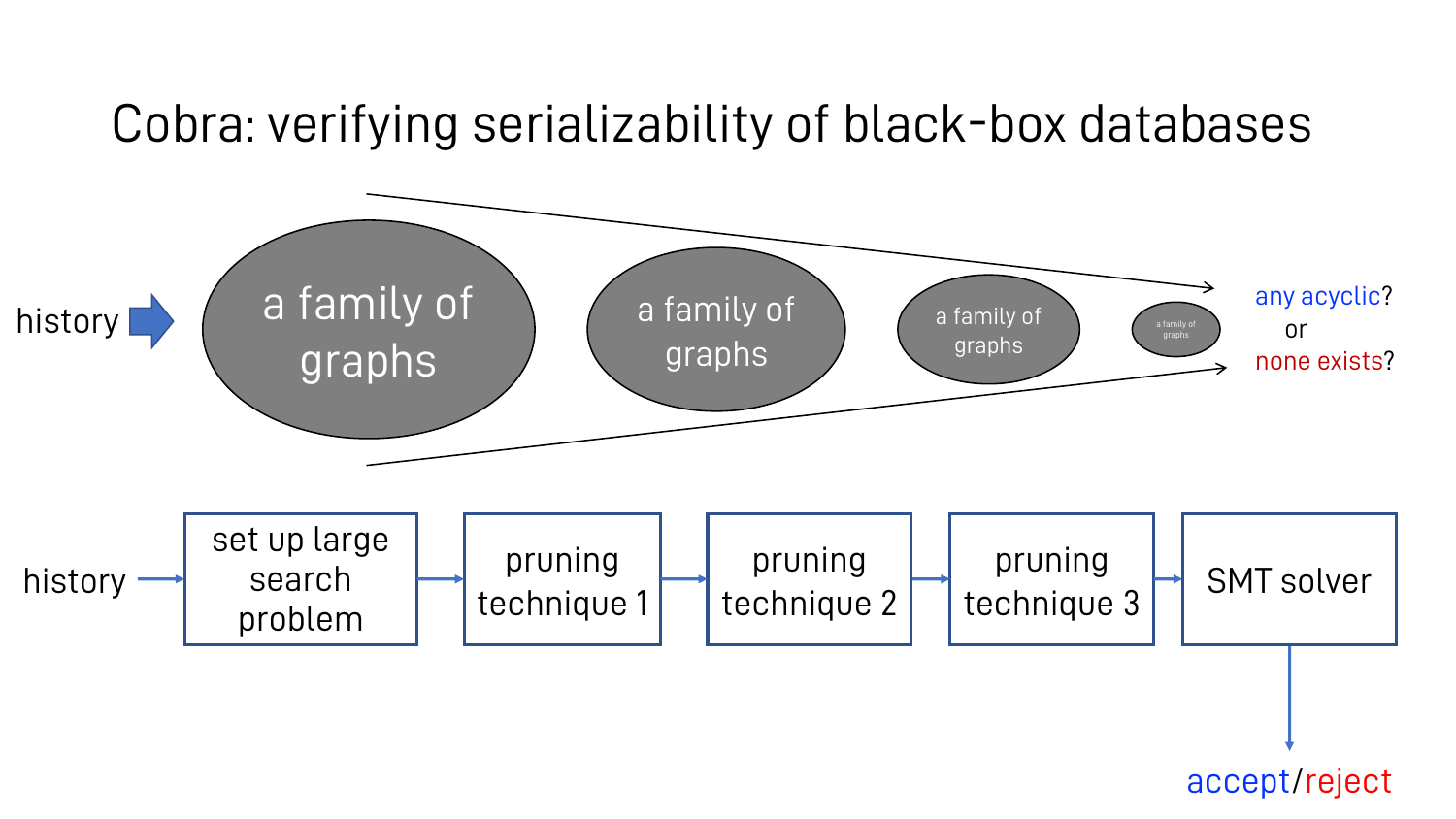#### Cobra: verifying serializability of black-box databases

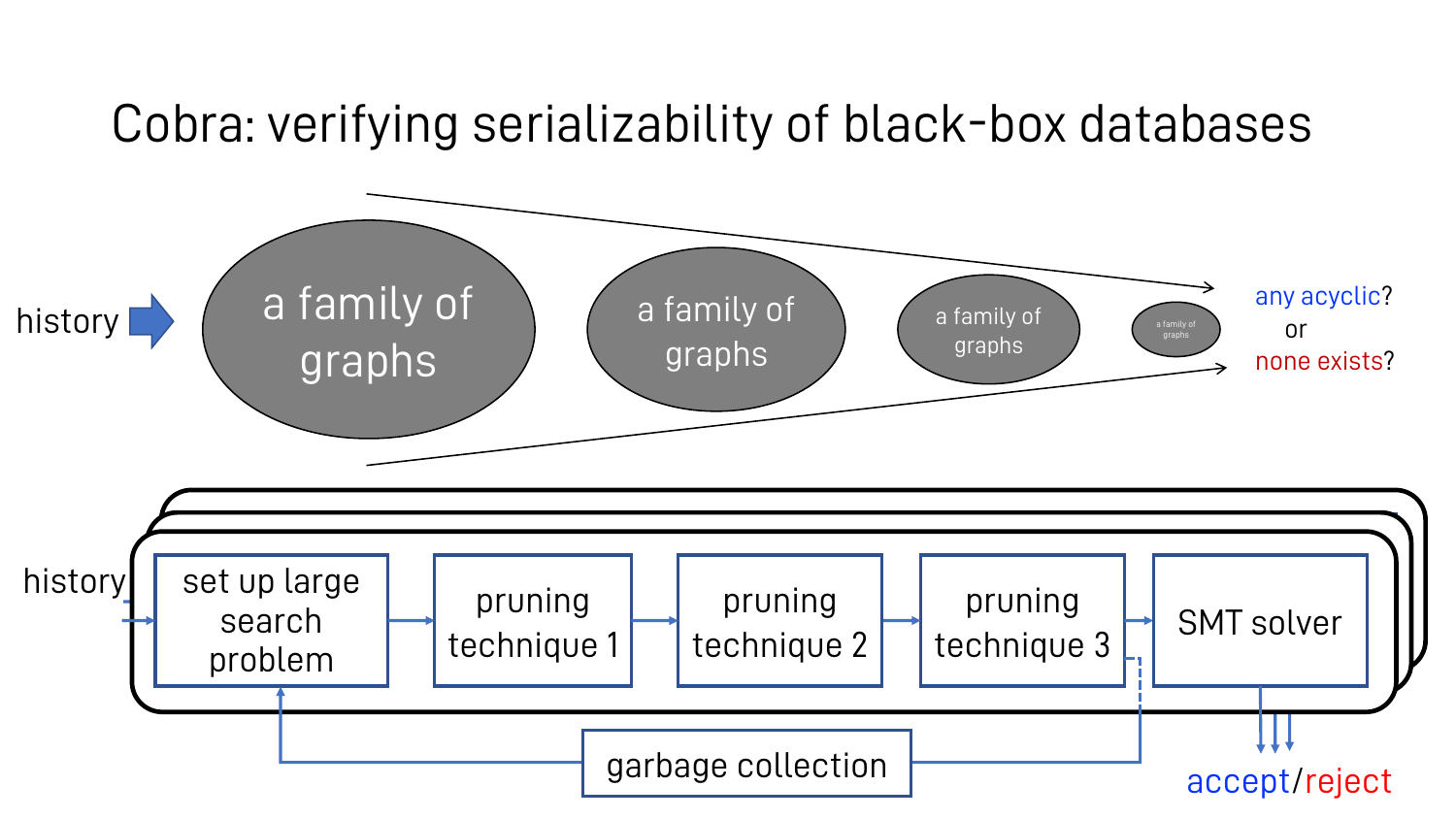# Rest of the talk

- The underlying problem
- Solution: Cobra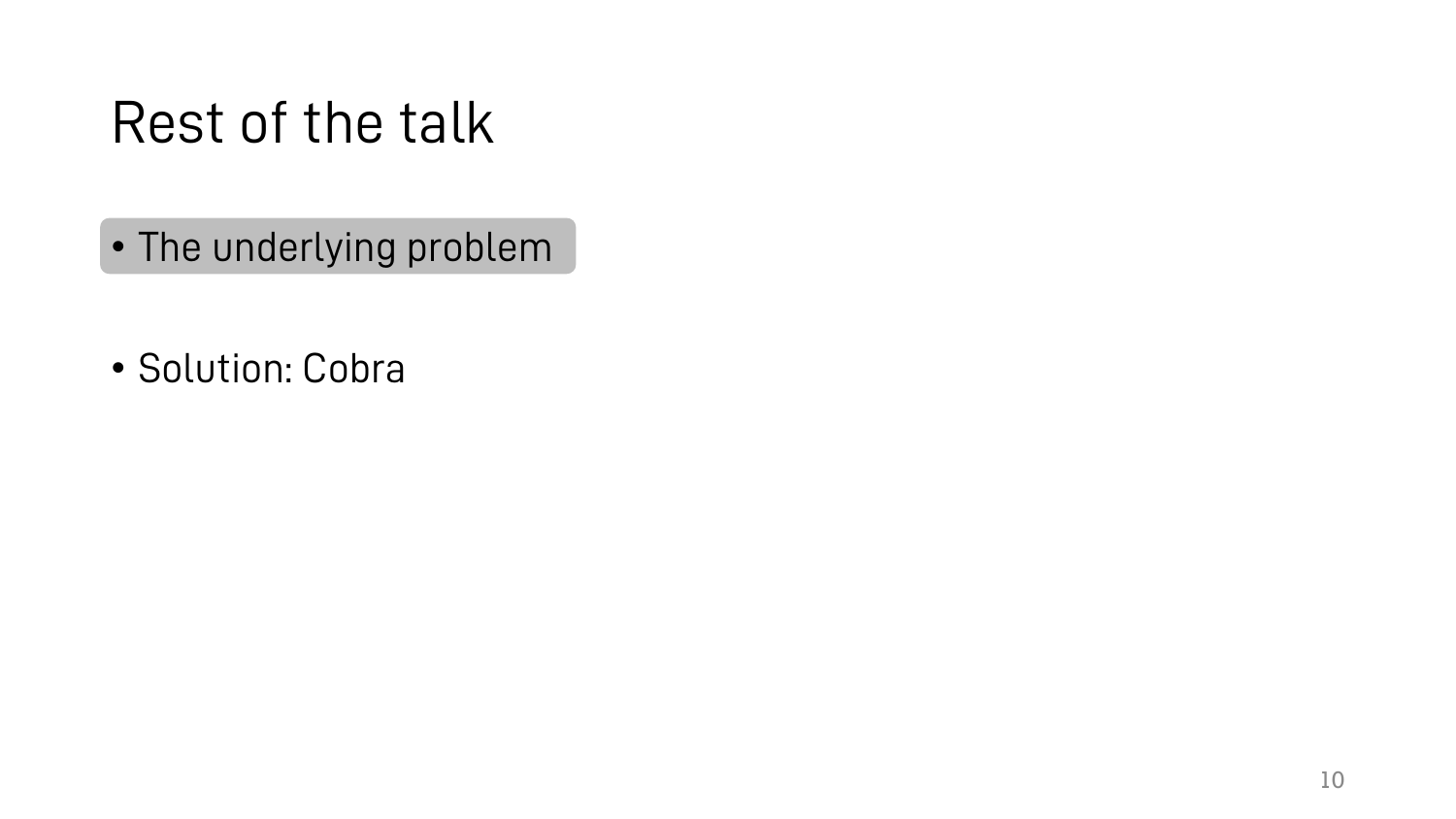

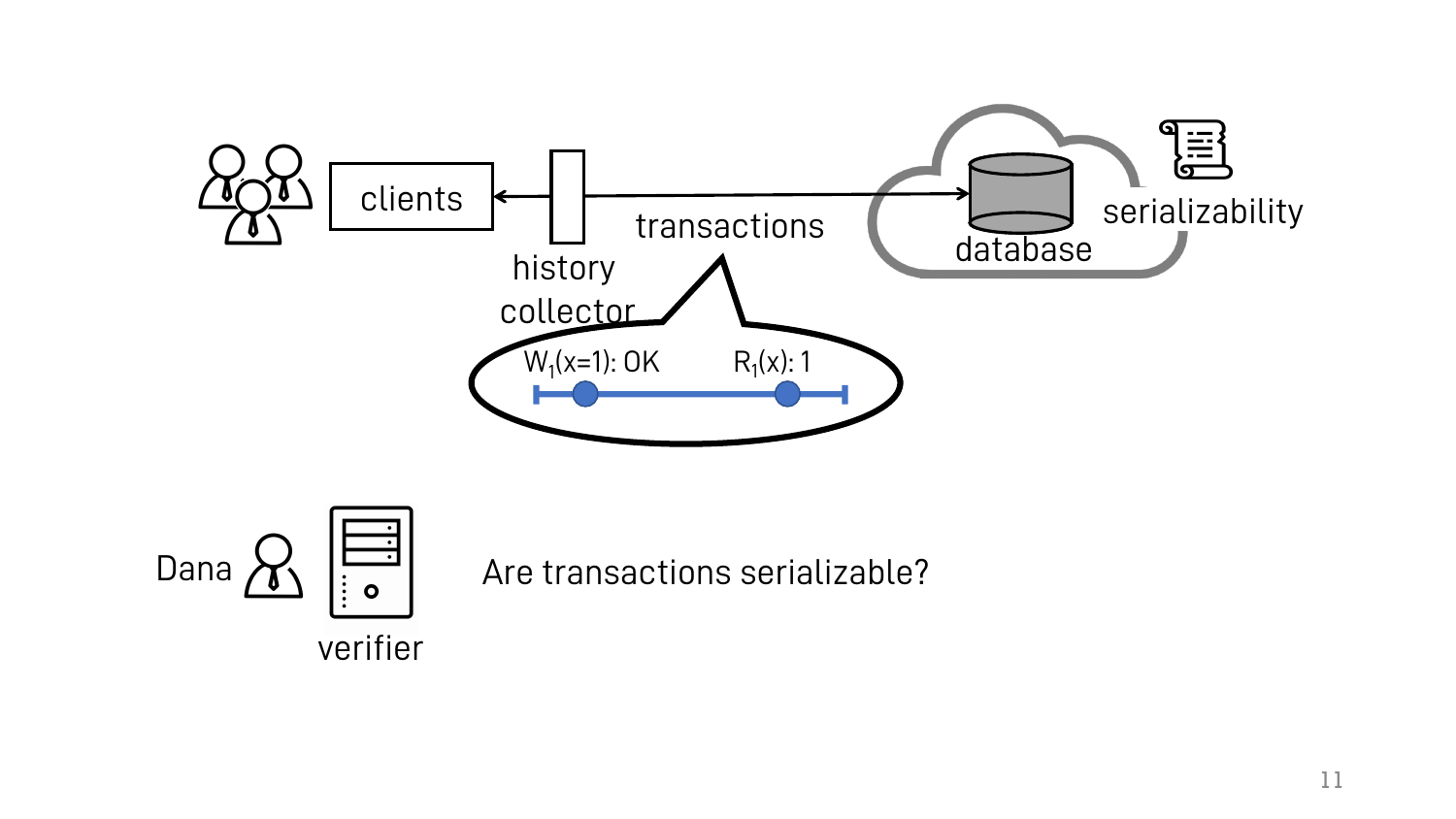#### Starting point: brute-force search on a polygraph

- [Papadimitriou 79]: build a polygraph (a family of graphs) and search
- Step 1: building a polygraph from a history
- Step 2: searching for an acyclic graph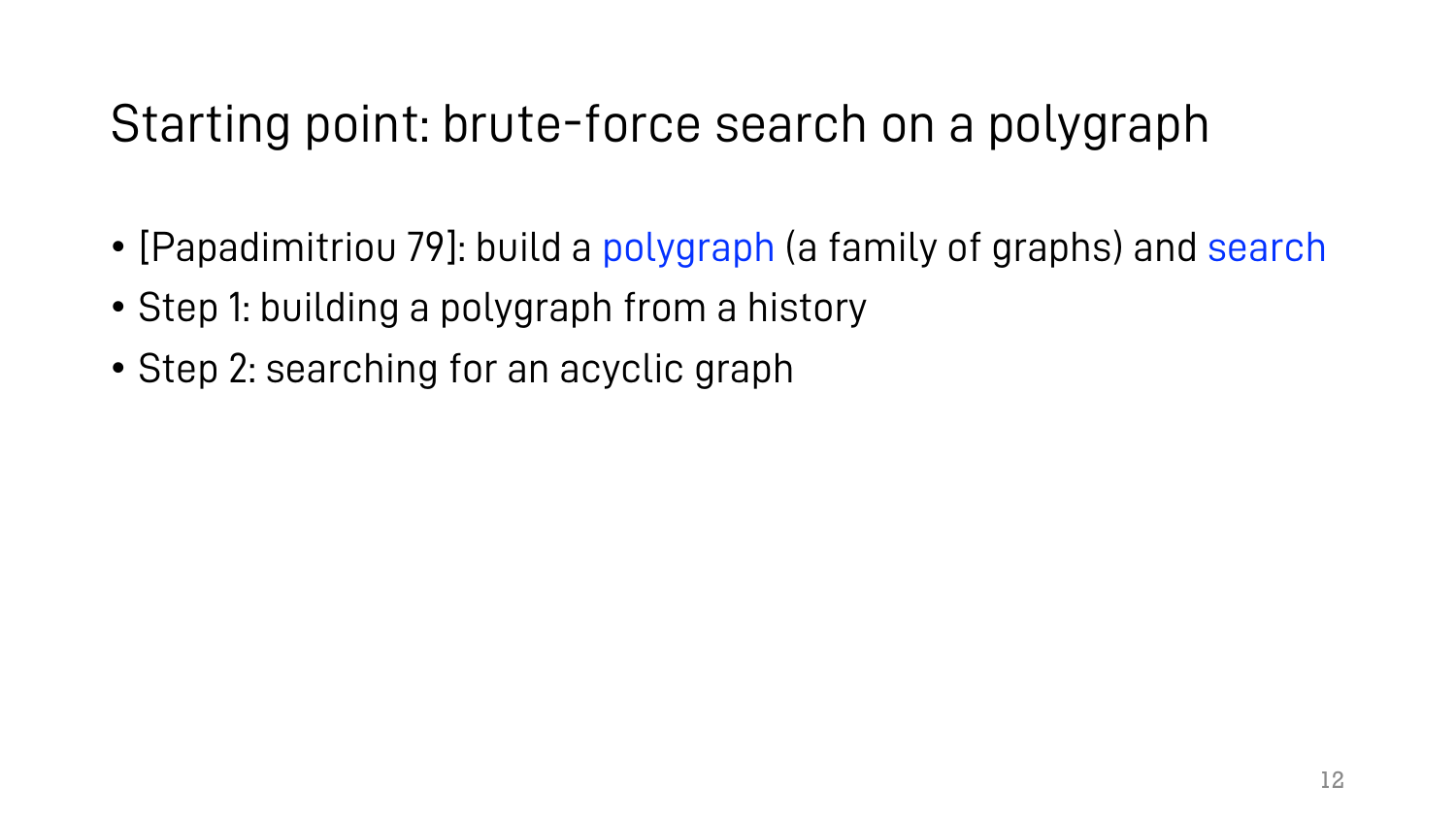

accept/reject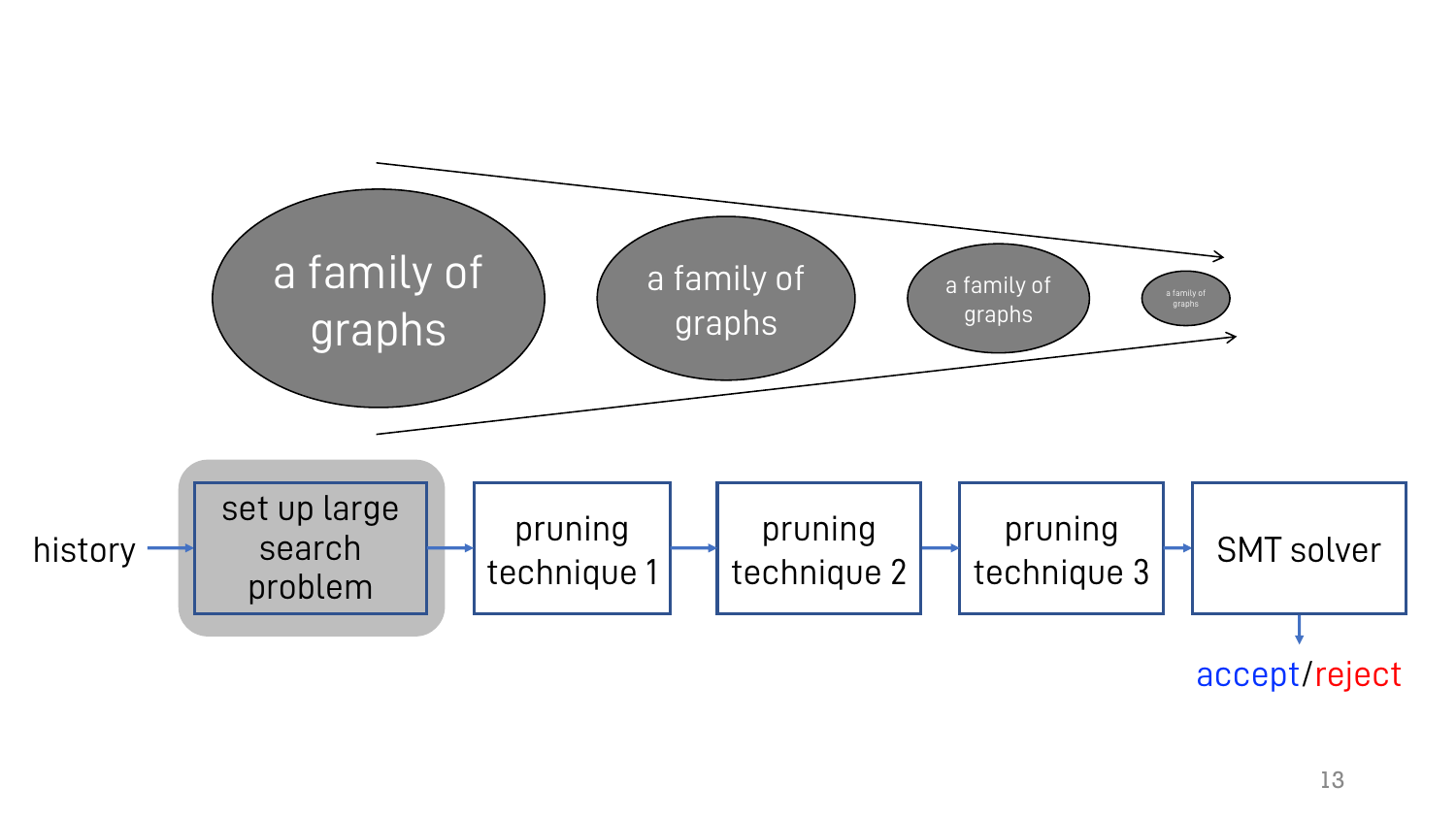#### Starting point: brute-force search on a polygraph

- [Papadimitriou 79]: build polygraph and search
- Step 1: building a polygraph from a history
- Step 2: searching for an acyclic graph



polygraph  $=(V, E, C)$  $V = \{ T1, T2, T3 \}$  $E = \{ T1 \rightarrow T2 \}$  $C = \{  \}$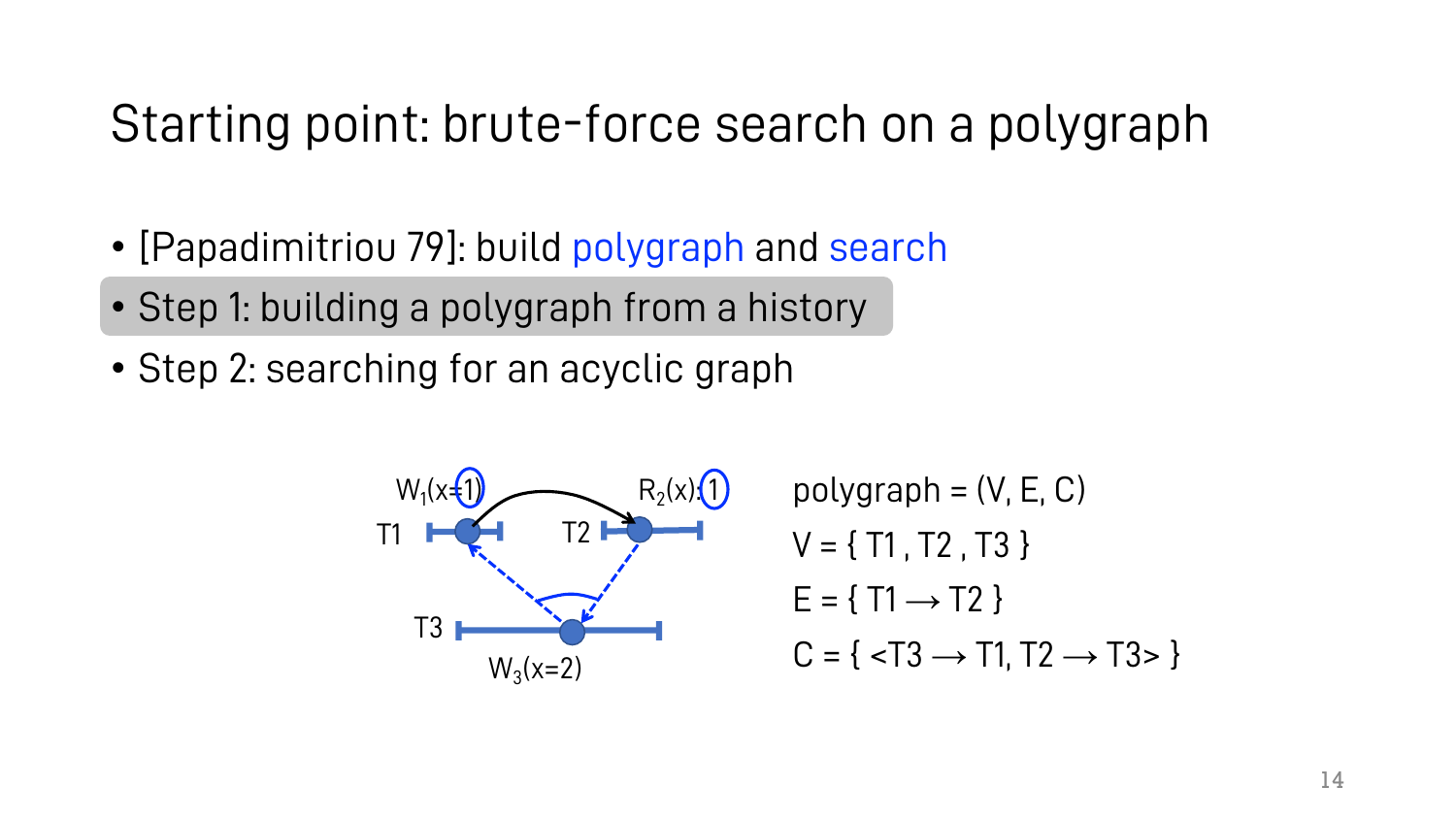#### Starting point: brute-force search on a polygraph

- [Papadimitriou 79]: build polygraph and search
- Step 1: building a polygraph from a history
- Step 2: searching for an acyclic graph

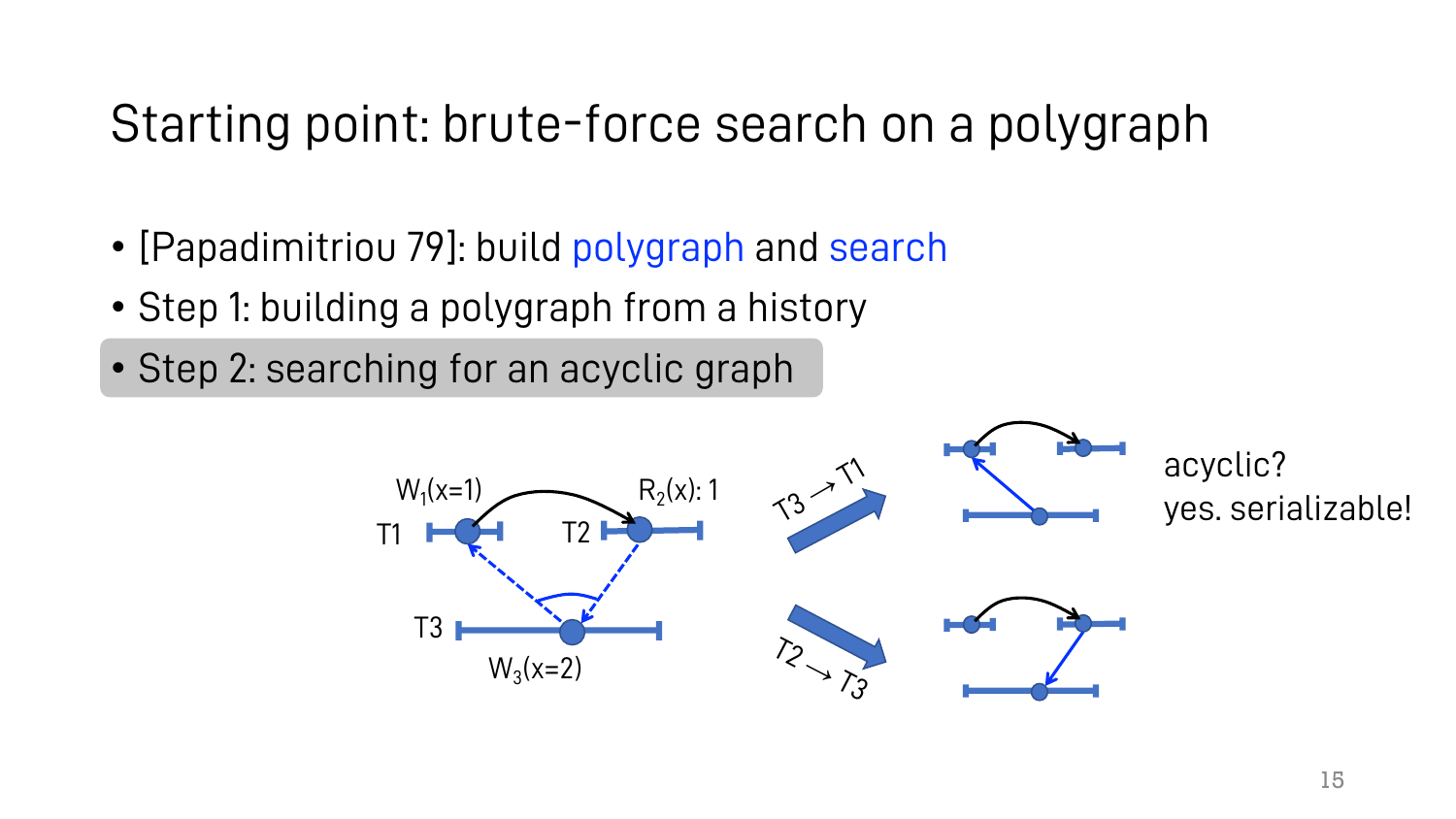

polygraph (V, E, C) the search space is **2|C|**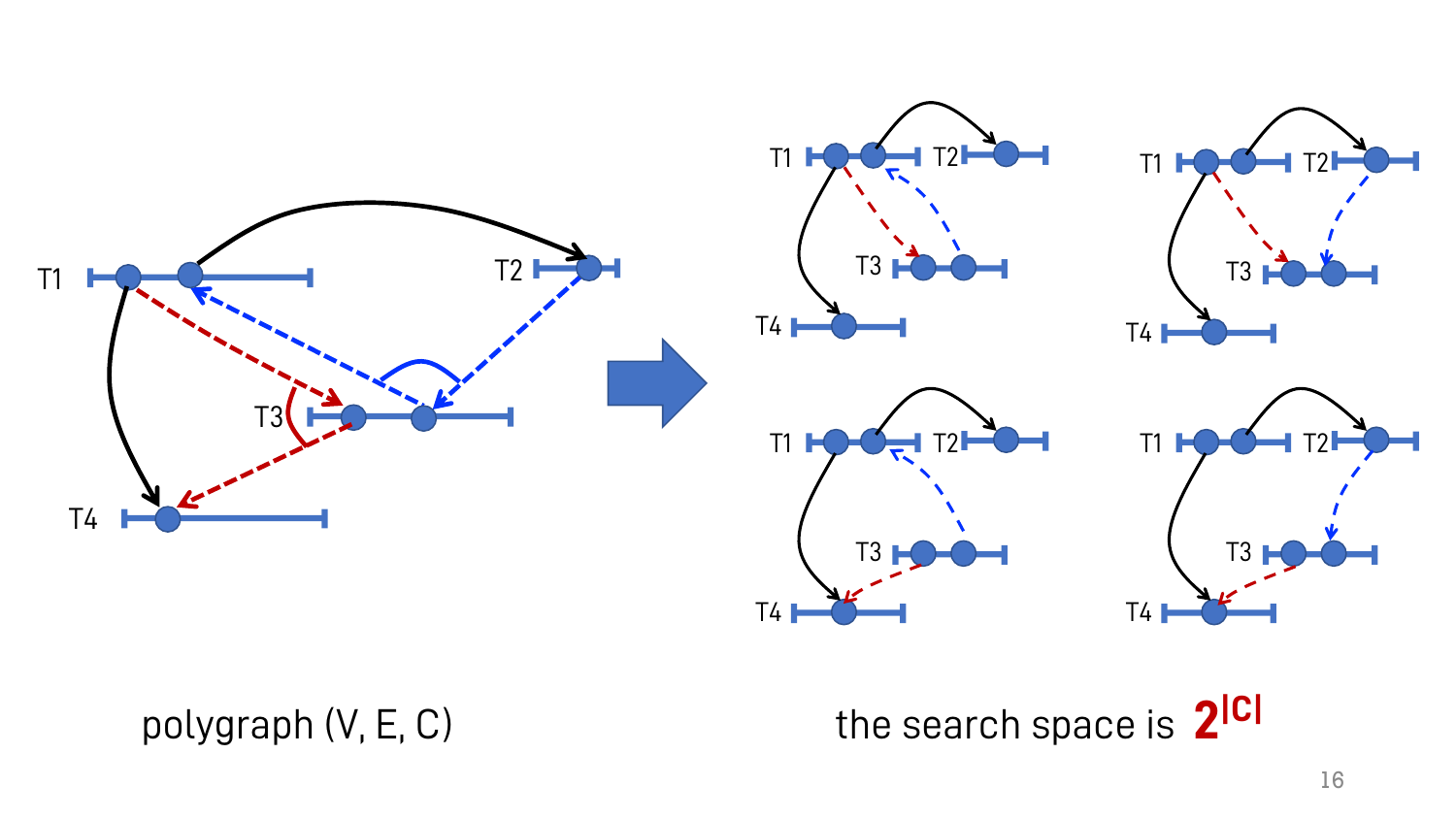# **Outline**

- The underlying problem
- Solution: Cobra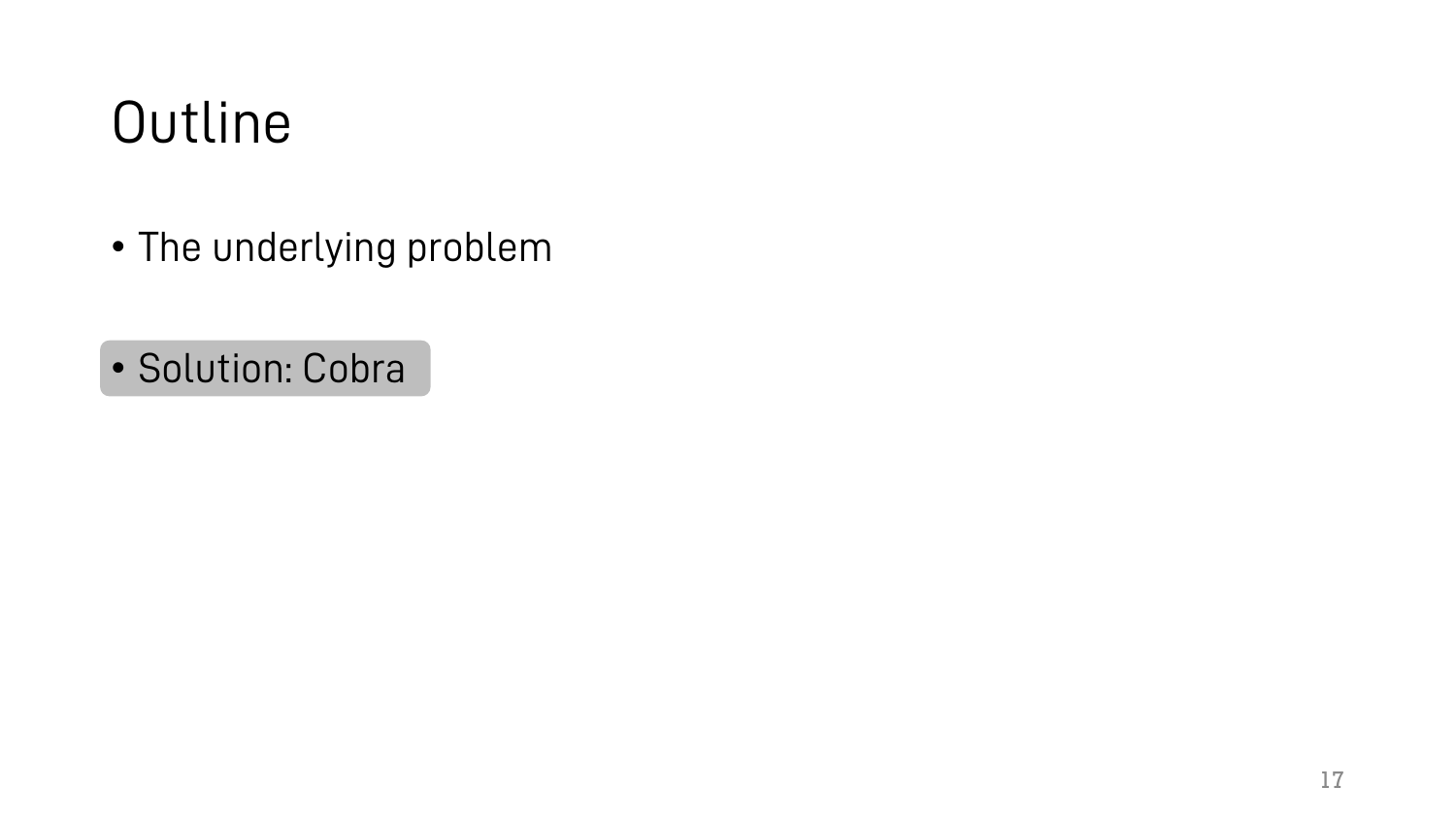#### Checking serializability may be tractable in practice

#### • Intuitions:

- advances of SAT/SMT solvers
- heuristically solving many hard problems
- Baseline: encode the problem and use SMT solvers

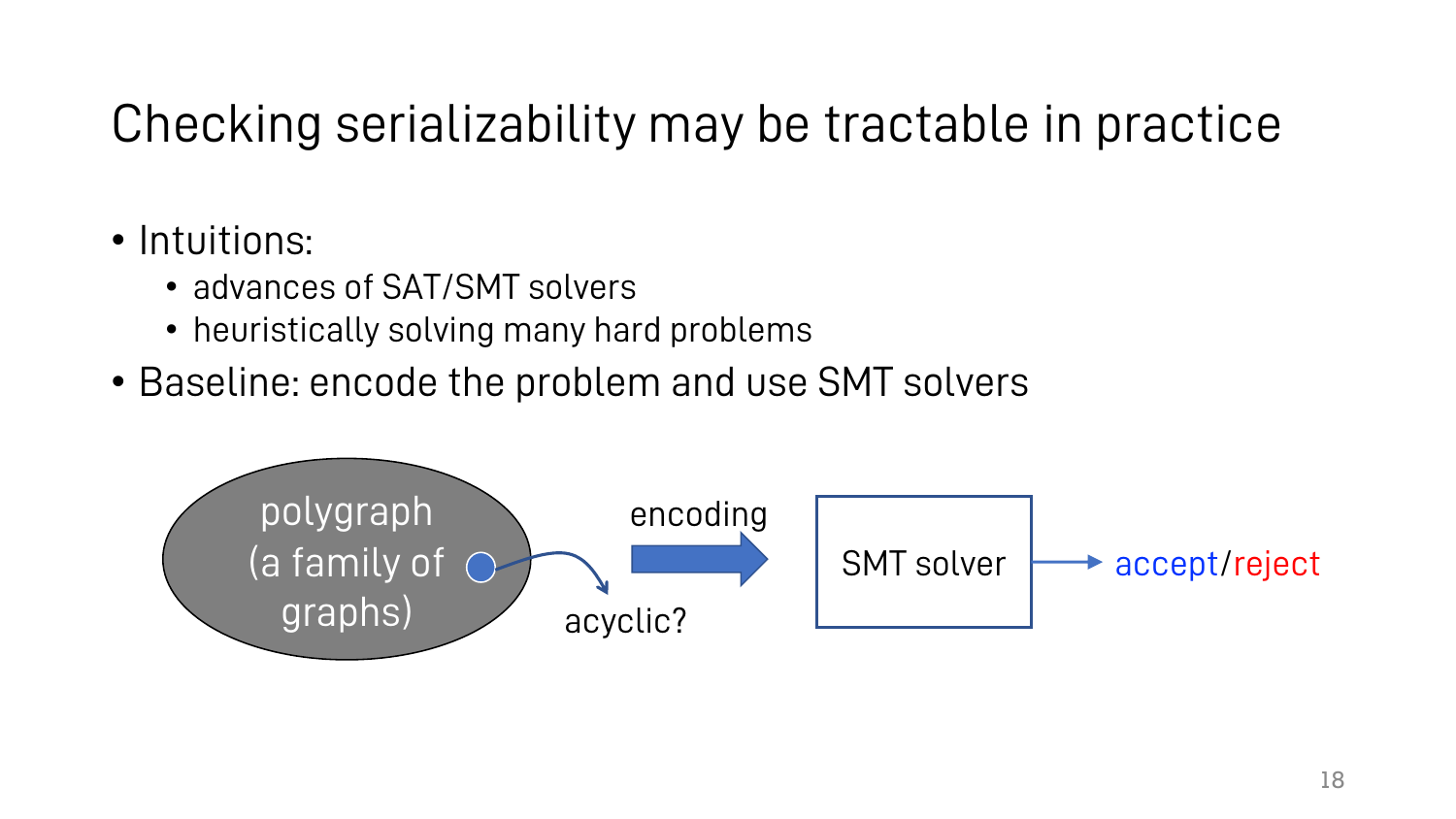# Cobra aims at real-world workloads

- Intuition:
	- advances of SAT/SMT solvers
	- heuristically solving many hard problems
- Baseline: encode the problem and use SMT solvers

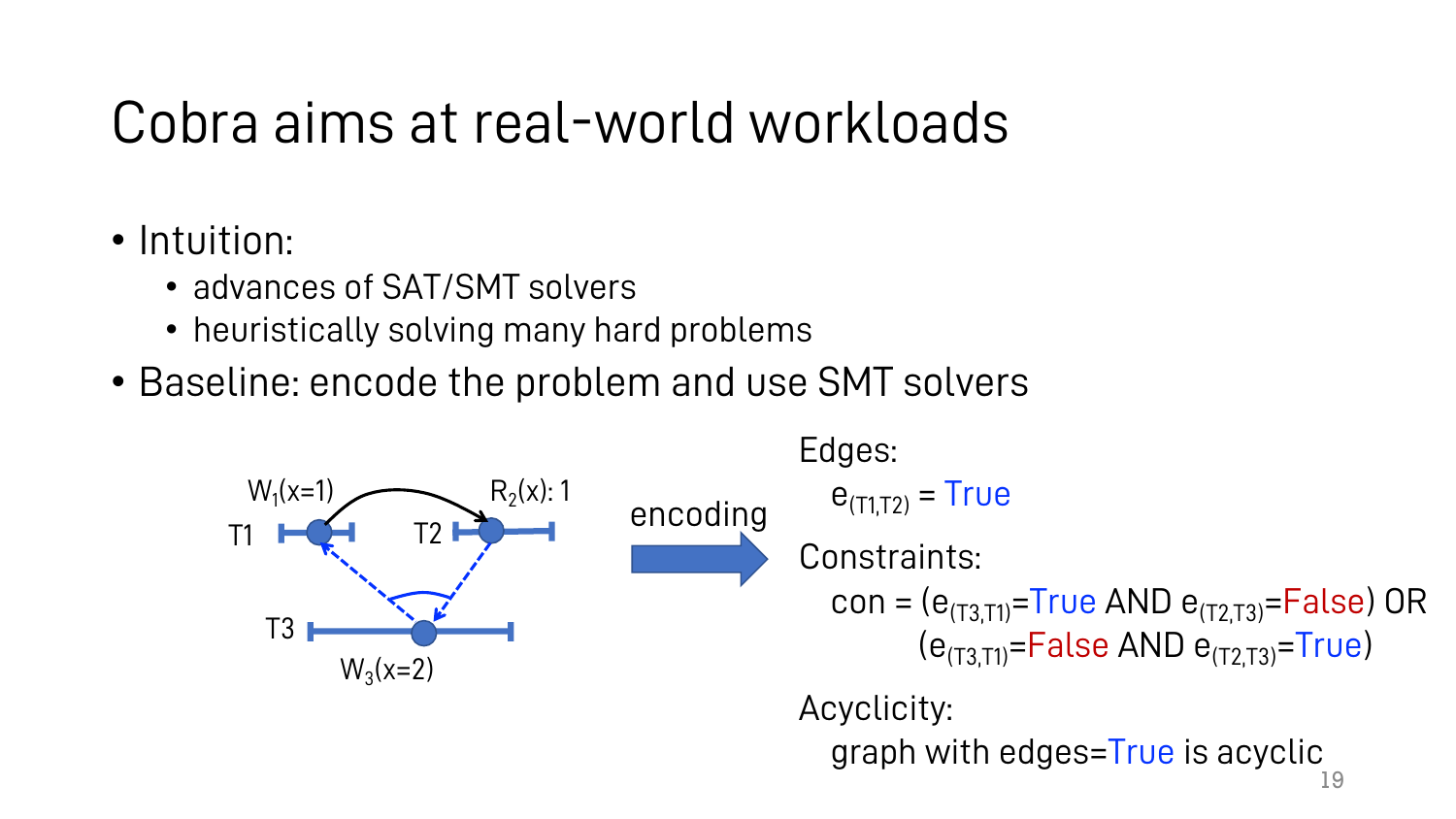# Cobra aims at real-world workloads

- Intuition:
	- advances of SAT/SMT solvers
	- heuristically solving many hard problems
- Baseline: encode the problem and use SMT solvers

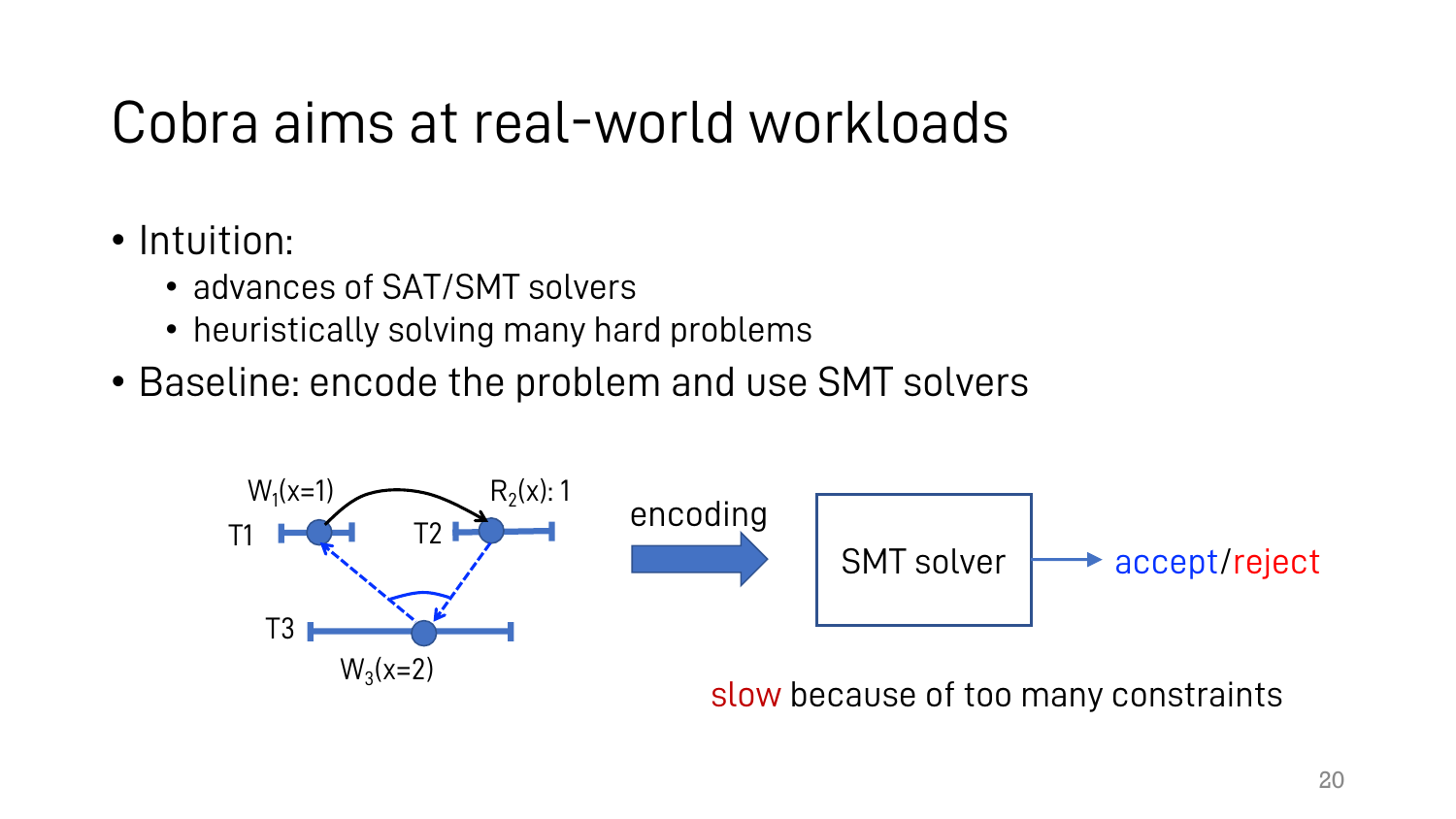#### How to reduce constraints in a polygraph?

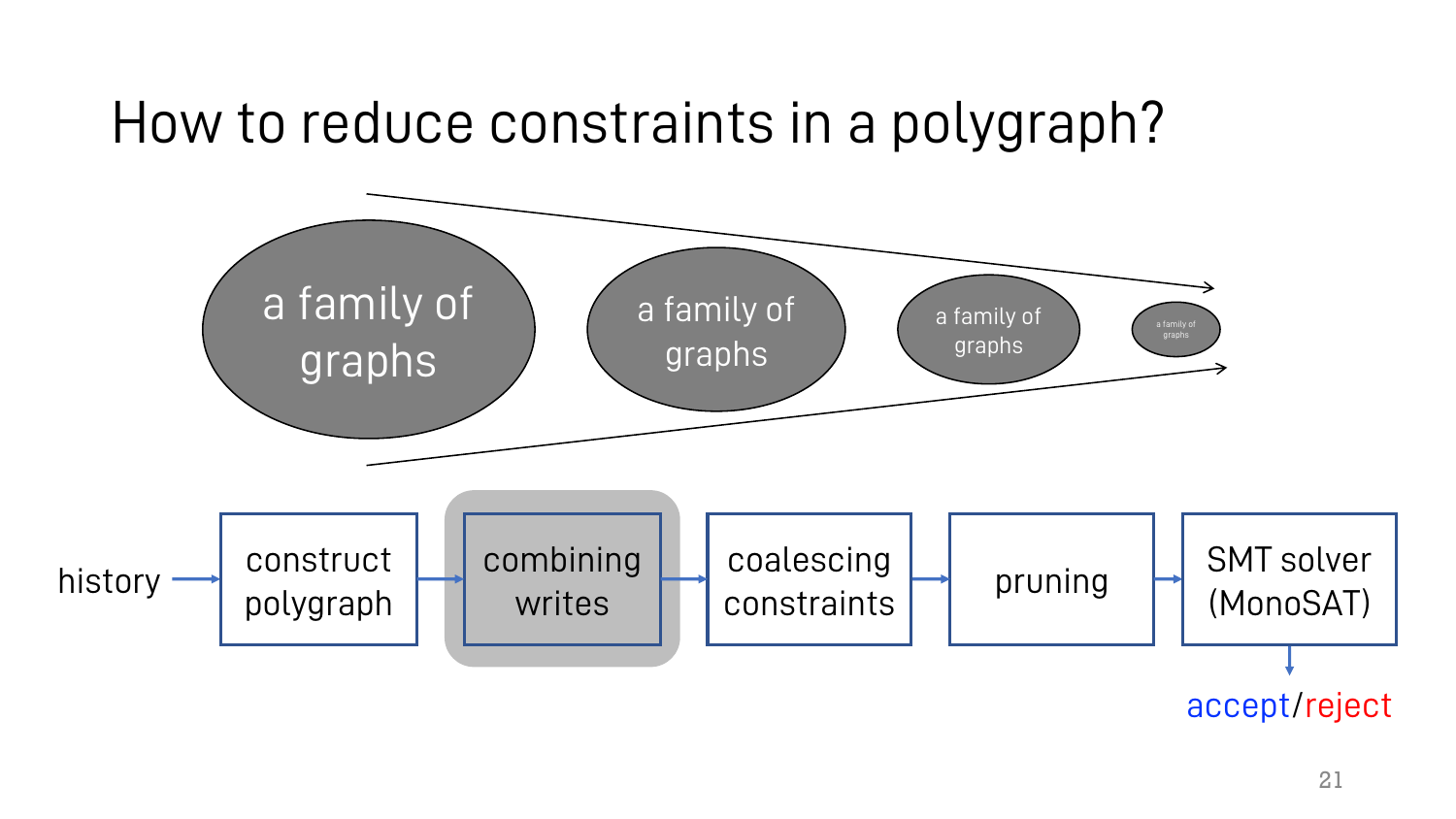# Combining writes exploits a common pattern

• Read-modify-write is a common pattern in practice.

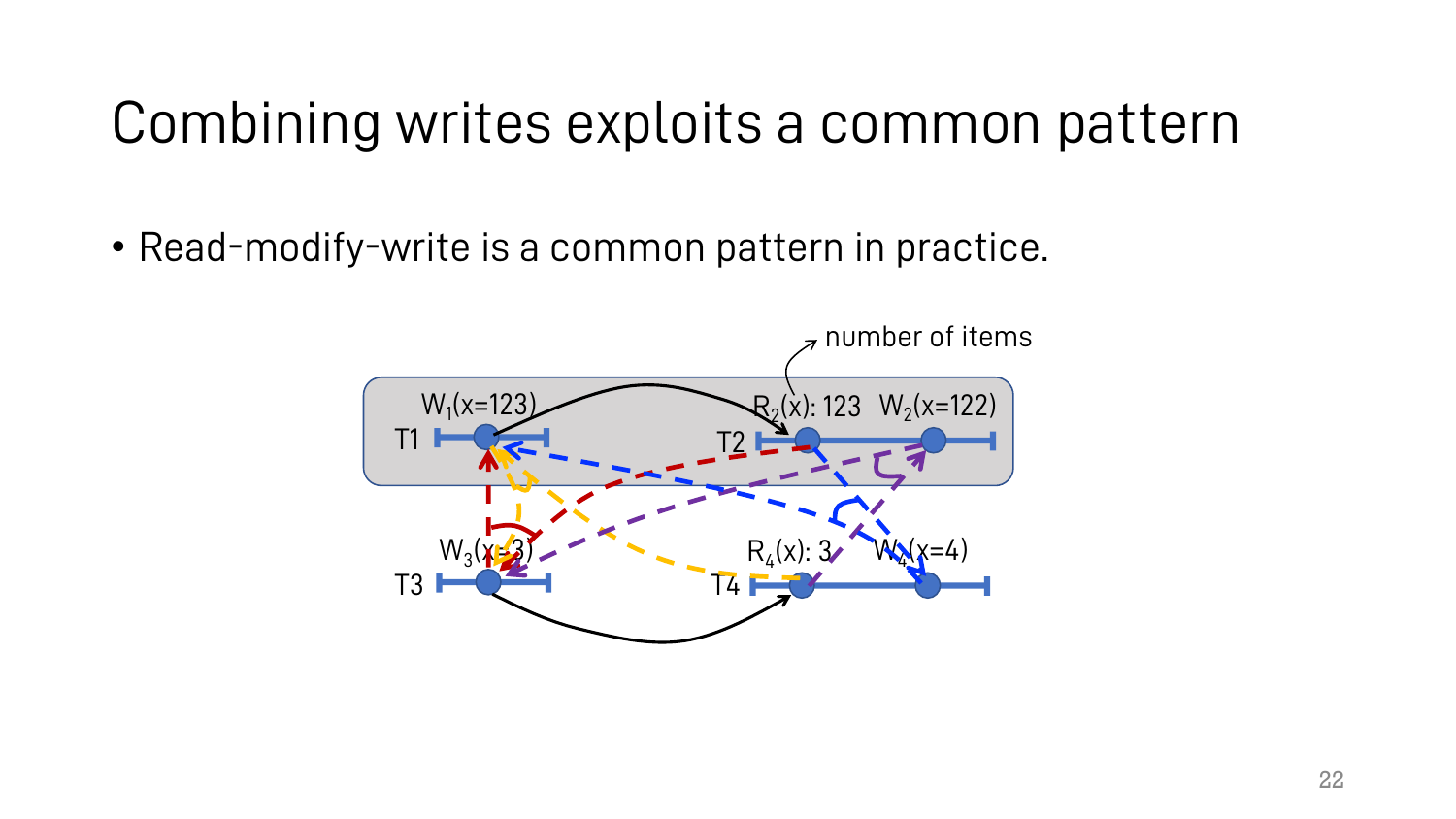# Combining writes: exploit common patterns

• Read-modify-write is a common pattern in practice.



Cobra produces just one constraint.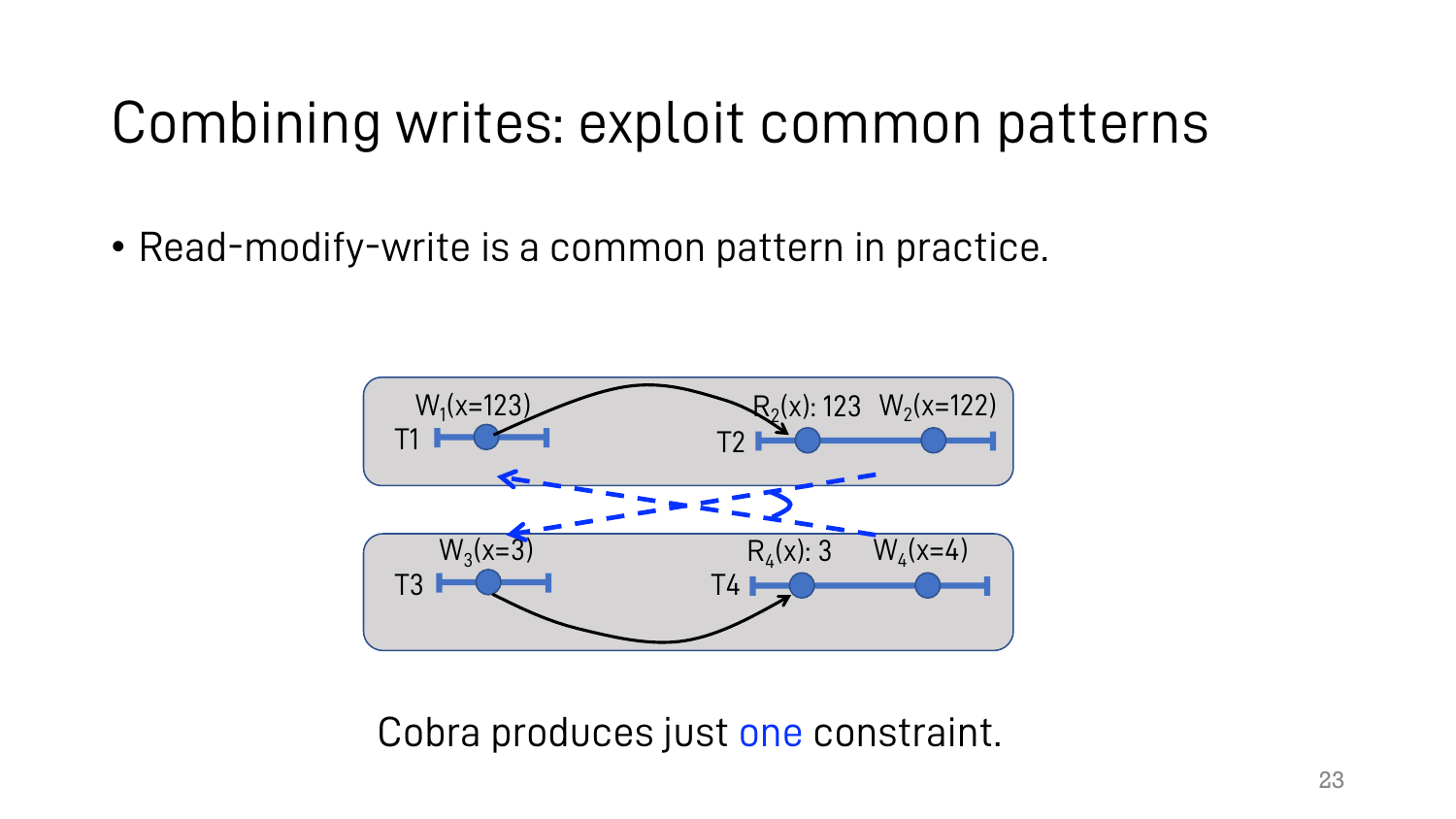### Cobra exploits characteristics of the problem



accept/reject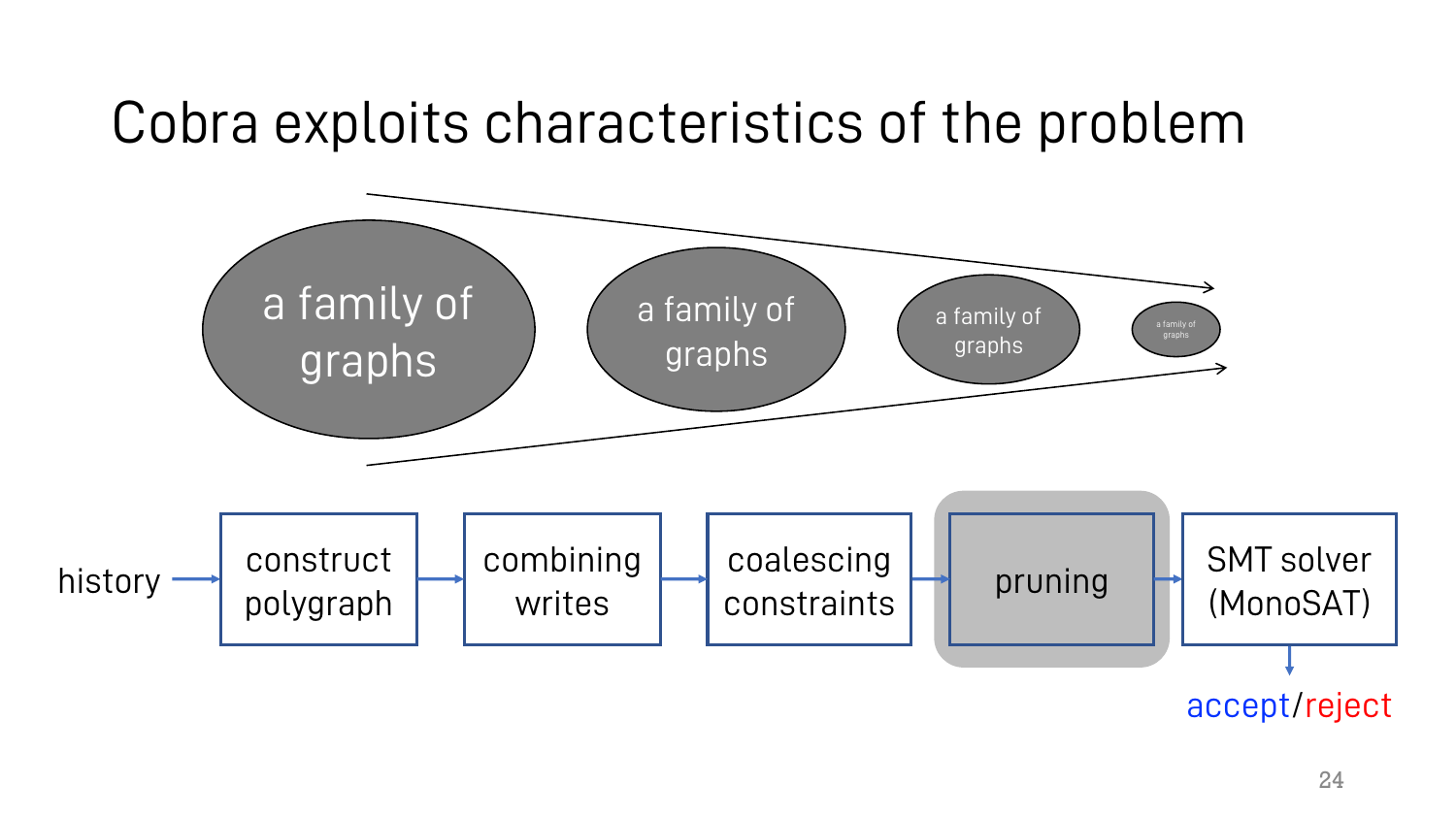# Pruning via graph paths (reachability)

- idea: reduce #constraints by reachability
	- what can be learned from reachability?
	- 2) how to get reachability efficiently?

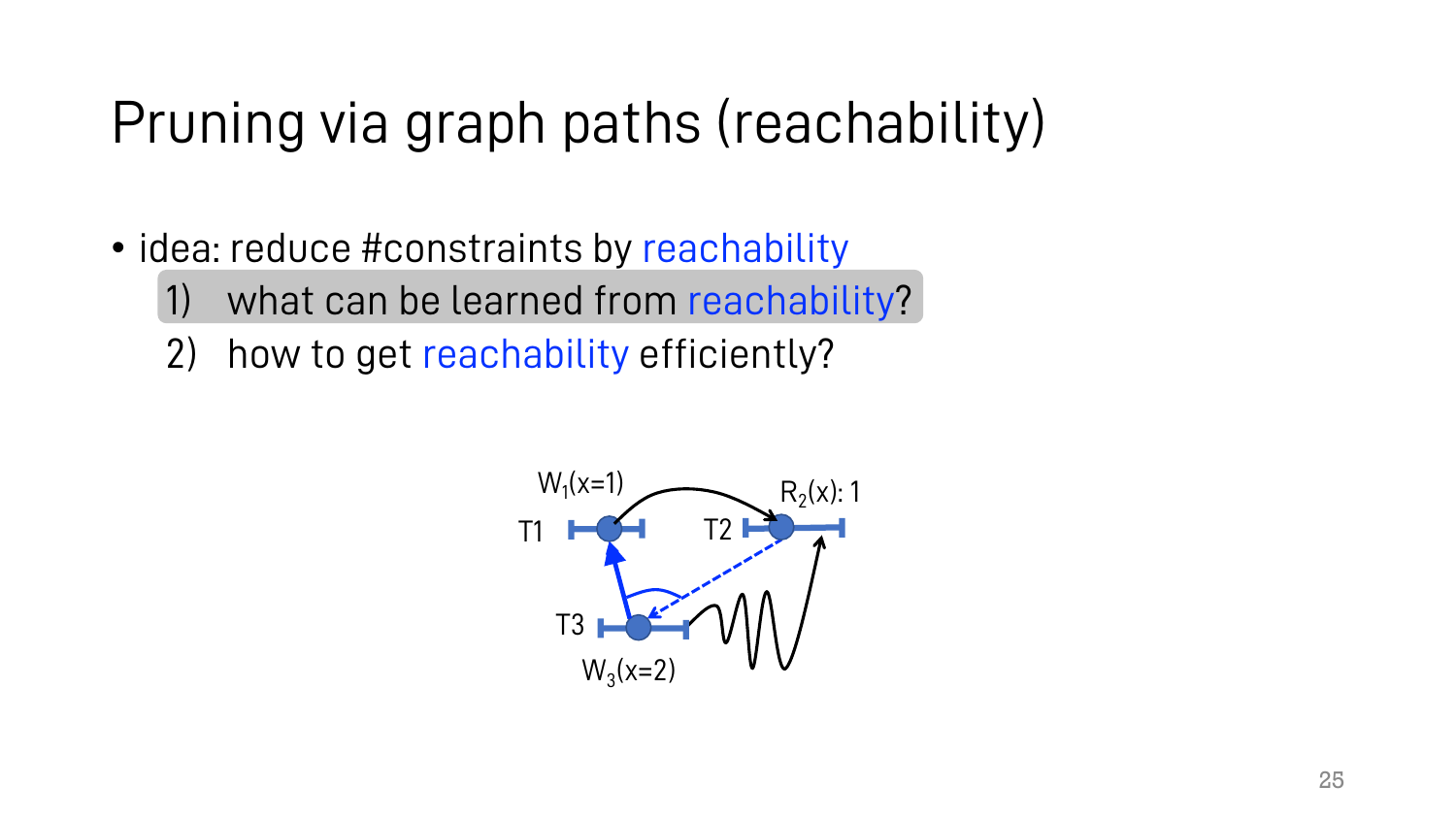# Pruning via graph paths (reachability)

- idea: reduce #constraints by reachability
	- what can be learned from reachability?
	- 2) how to get reachability efficiently?

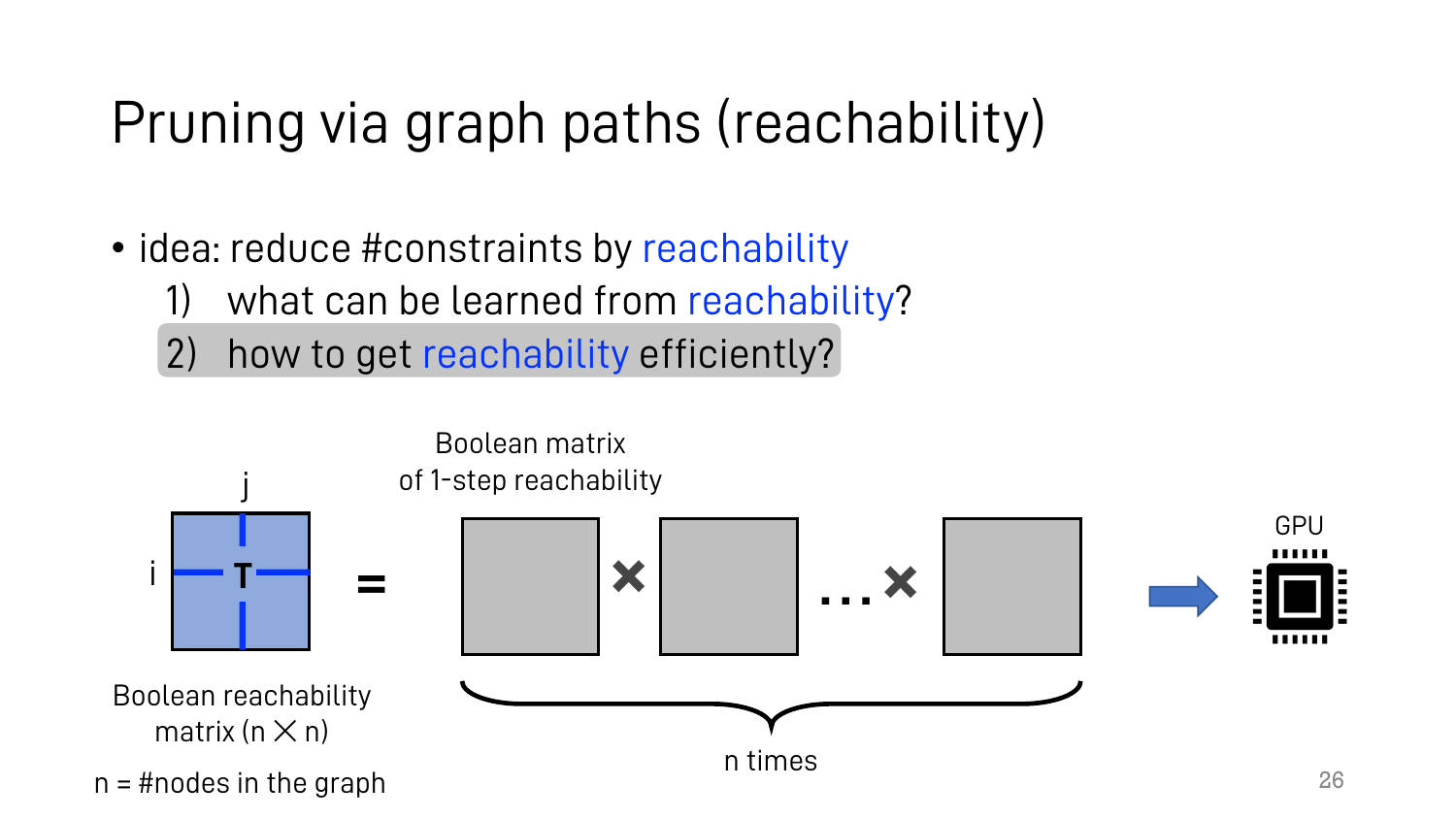#### Cobra verifies in rounds to support growing histories



• Cobra needs to delete transactions after each round.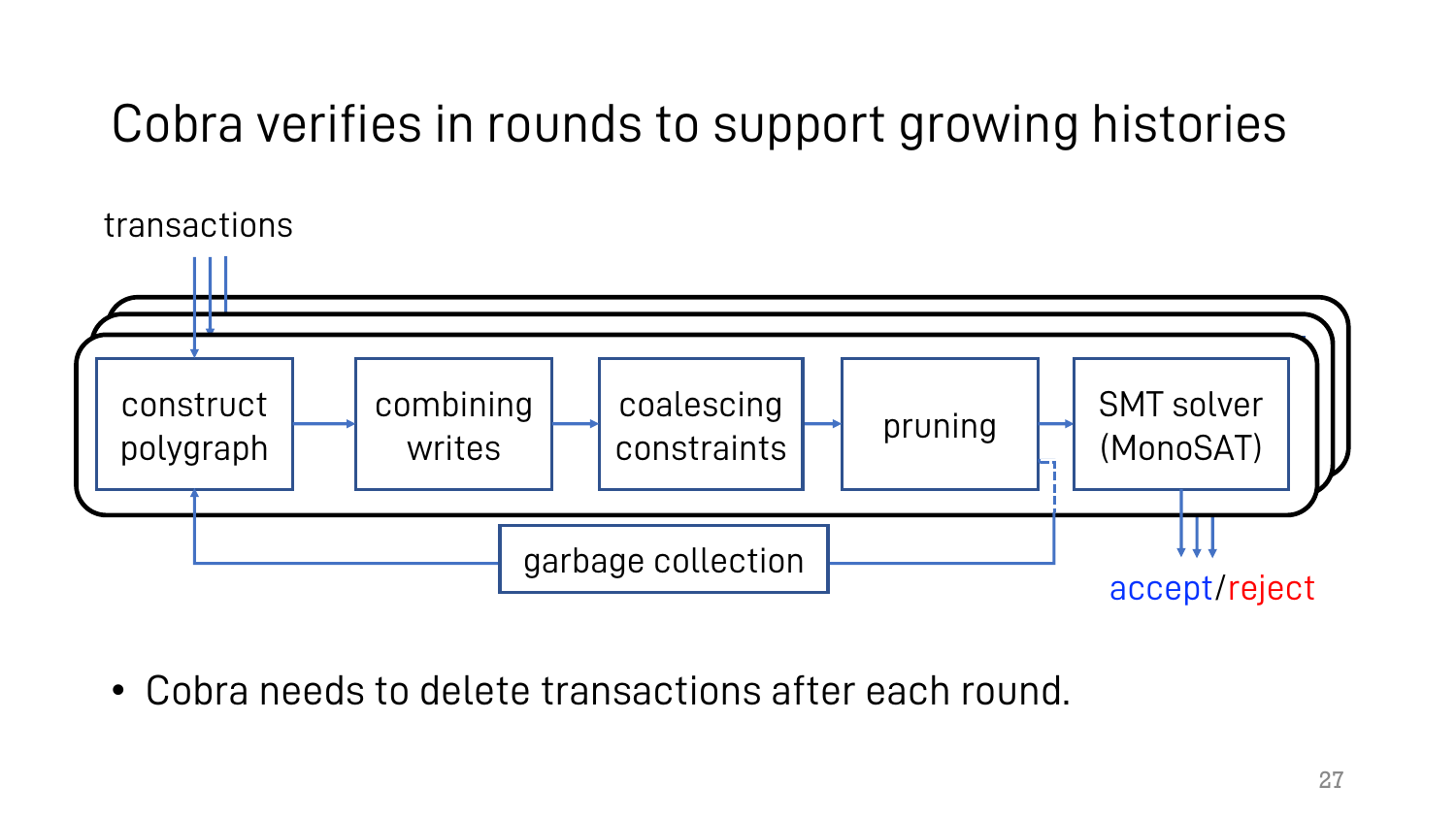# Experimental evaluation

- What are Cobra verifier's costs compared to the baseline (MonoSAT)?
- How much time is spent on each phase of Cobra?
- What is the Cobra's verification throughput?
- How much runtime overhead does Cobra impose for clients?
- What are Cobra's storage and network costs?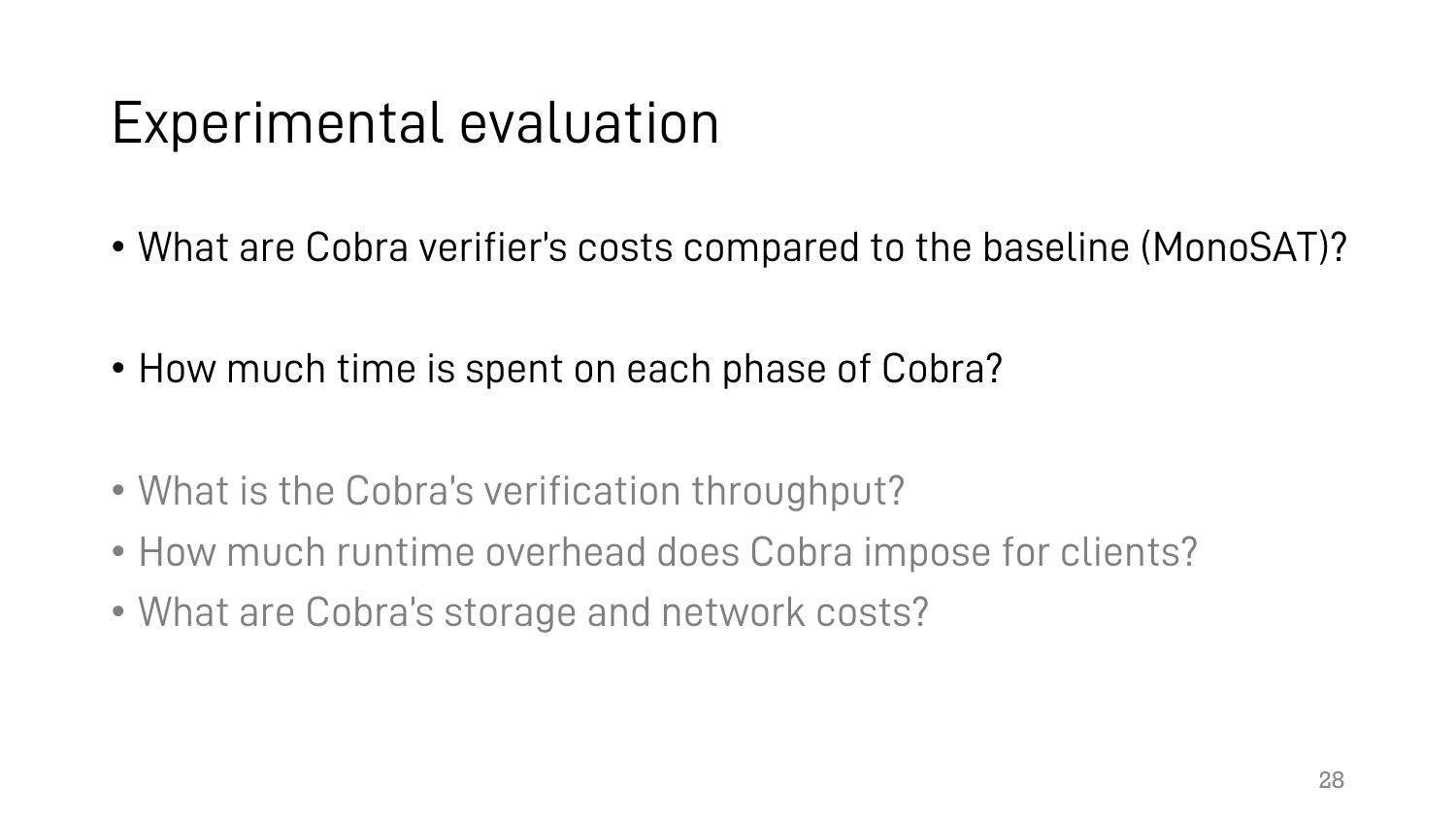# Experiment setup

- Benchmarks:
	- TPC-C, Twitter, RUBiS
	- BlindW: RM (90% reads), RW (50% writes), WM (90% writes)
- Databases:
	- RocksDB, PostgreSQL, and Google Cloud Datastore
- Verifier:
	- p3.2xlarge EC2 instance: a V100 GPU, 8-core CPU, 64GB memory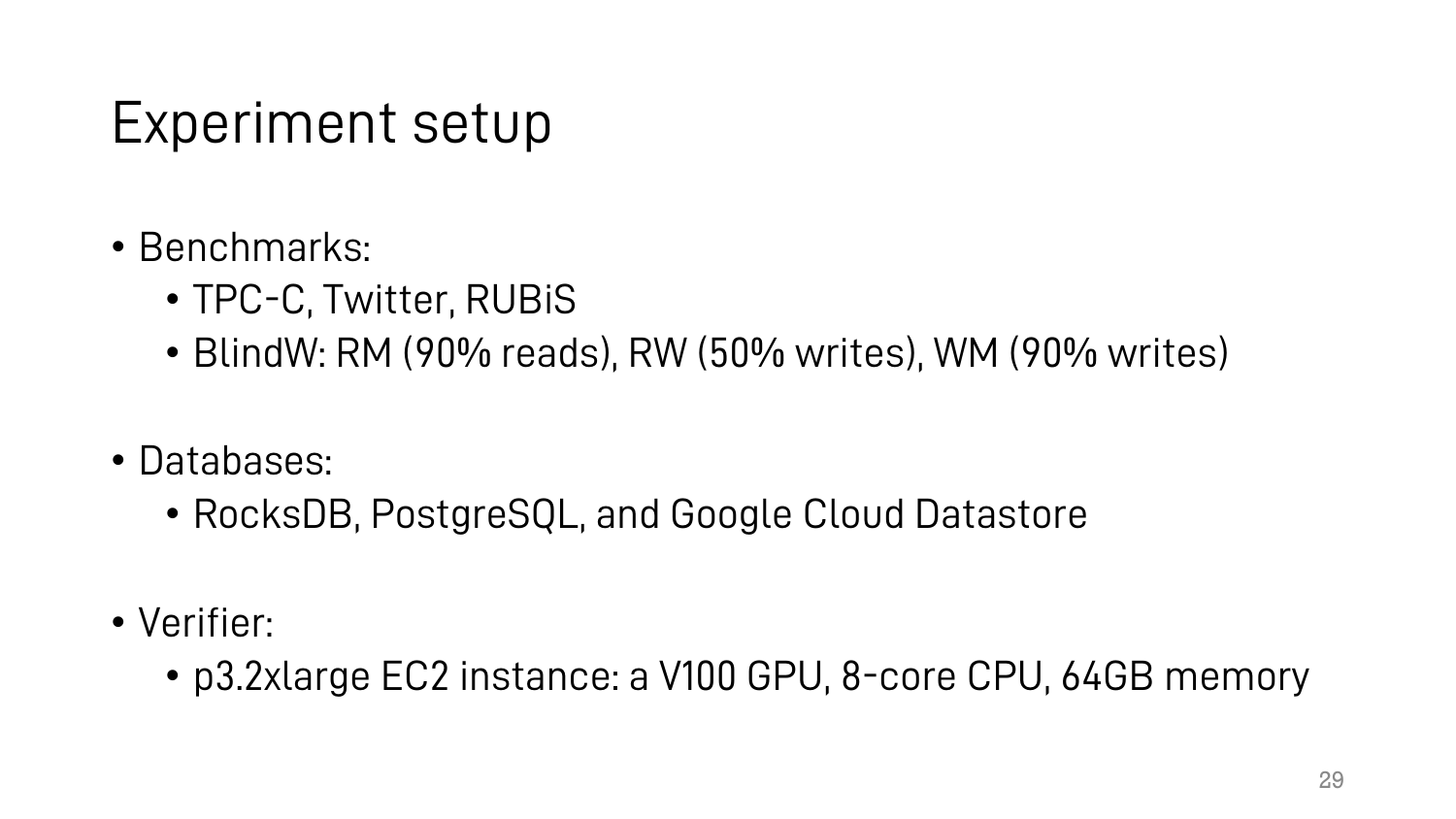### Cobra can handle 10x larger workloads



- BlindW-RW: read-only and write-only transactions (50:50)
- 10k-key DB, 8 operations/txn, 24 concurrent clients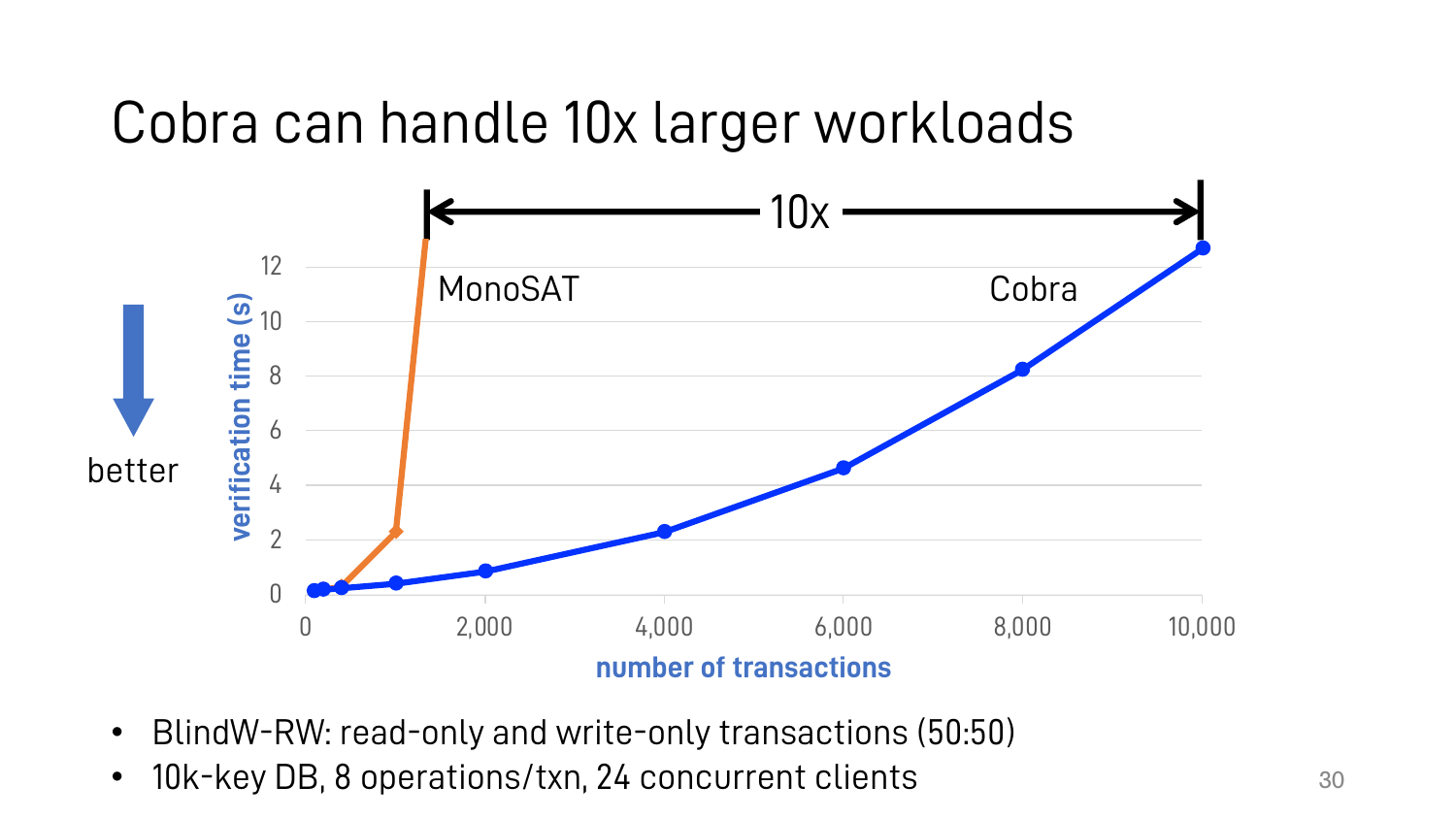# Decomposition of Cobra's verification runtime



• All workloads are with 10k transactions.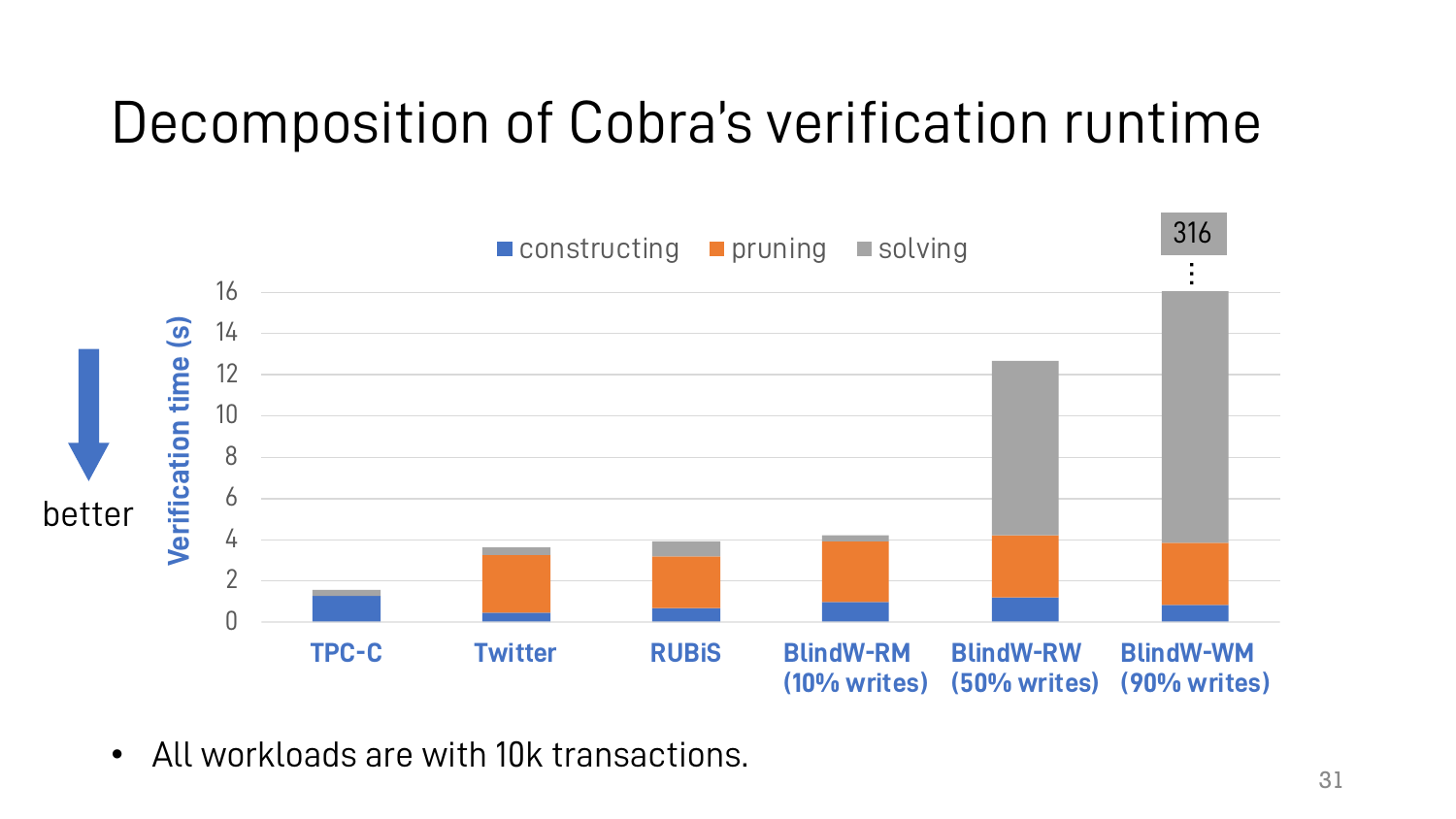# Recap

- Cobra verifies …
	- … serializability
	- … of black-box databases
	- … while scaling to real-world workloads.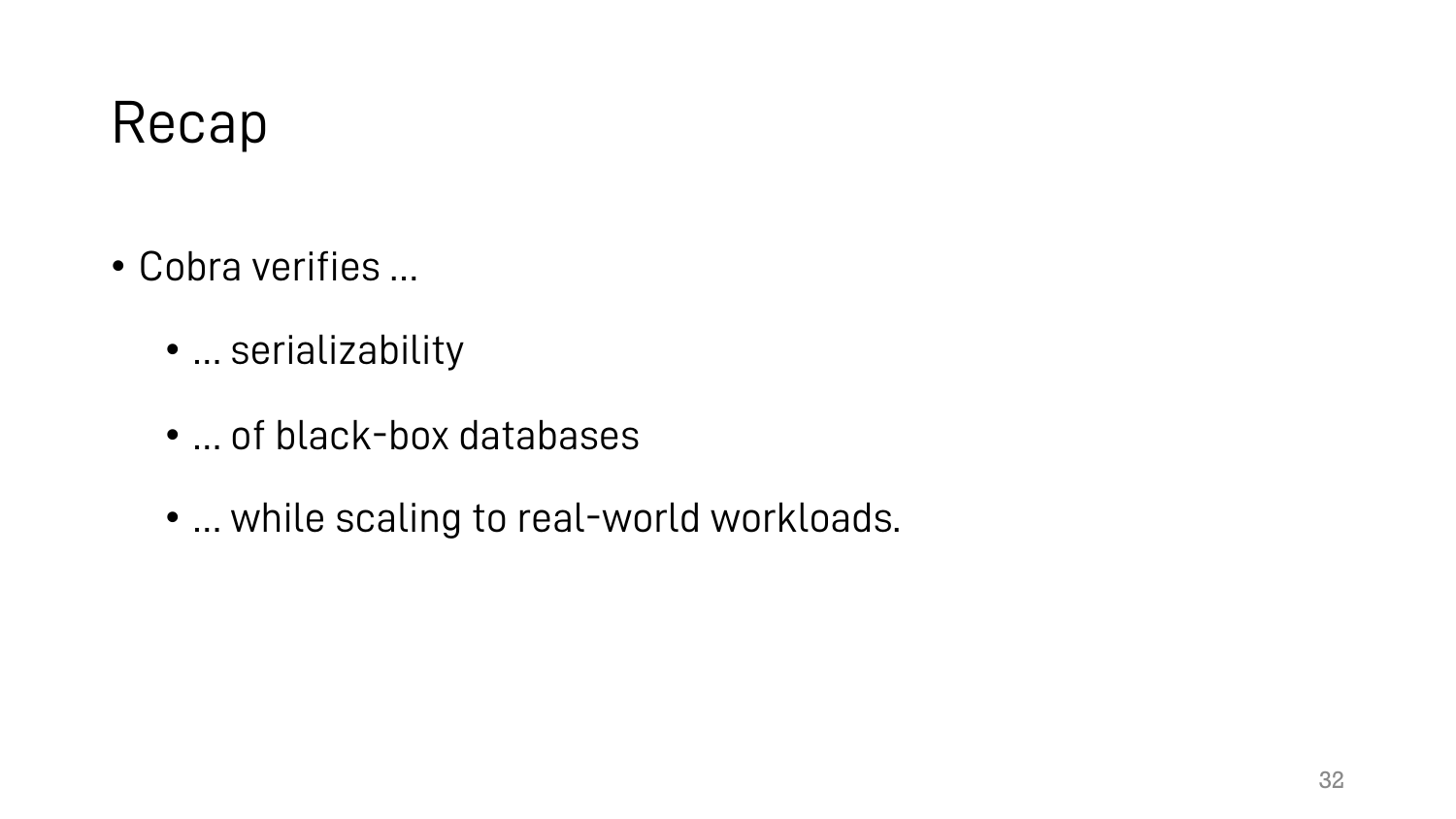- a) black-box checking
- b) serializability
- scaling to real-world workloads
- Serializability checker for black-box databases
	- algorithms without SAT/SMT [BE19, SMWG11]
	- Gretchen, using a constraint solver (fzn-gecode)
- Elle, an isolation anomaly checker
- Checking/ensuring storage consistency
- Execution Integrity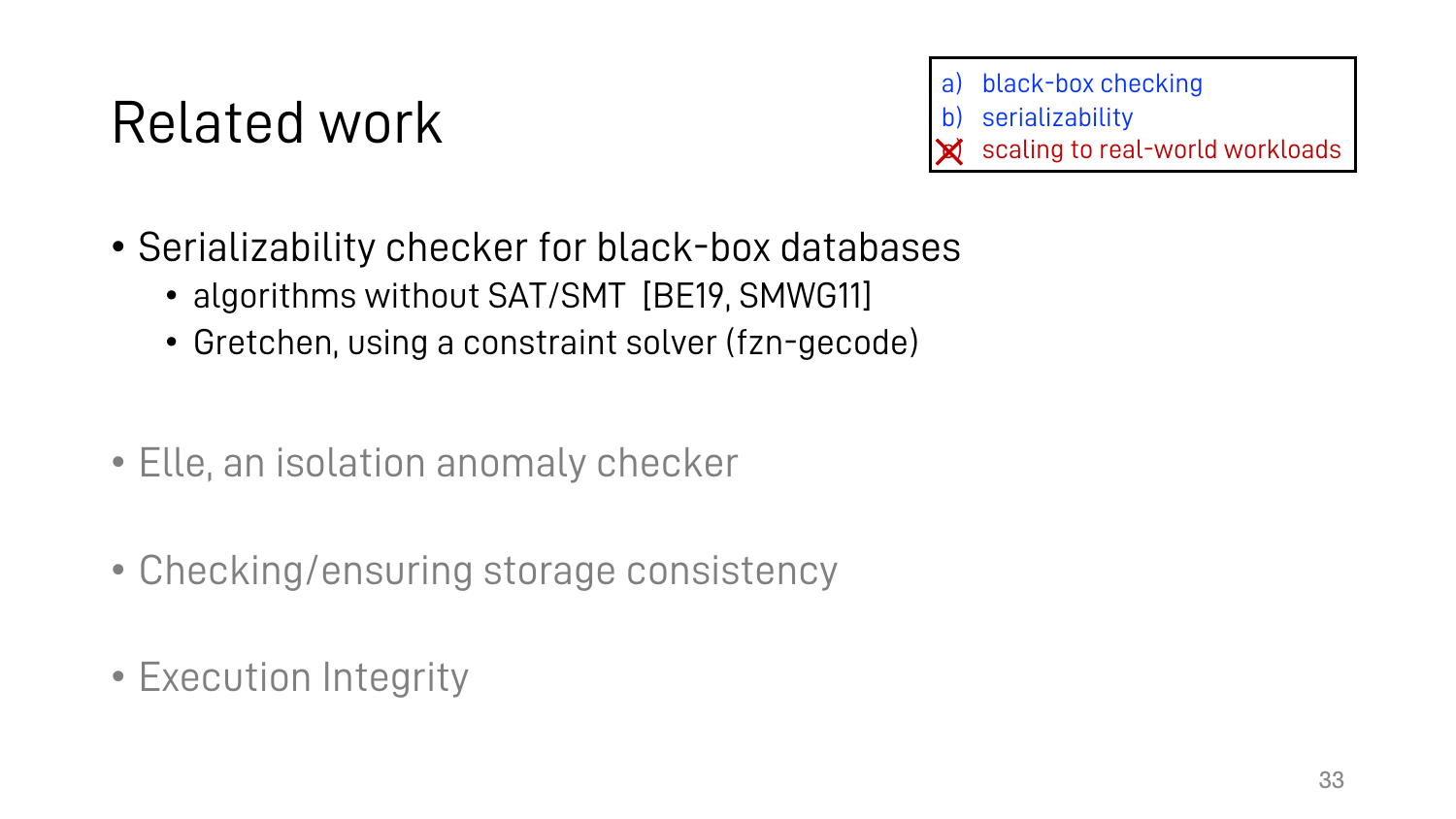a) black-box <u>testing</u> serializability scaling to real-world workloads

- Serializability checker for black-box databases
- Elle, an isolation anomaly checker
	- mode 1: verify serializability by specific APIs and workloads (not black-box)
	- mode 2: testing serializability violations using heuristics (not verification)
- Checking/ensuring storage consistency
- Execution Integrity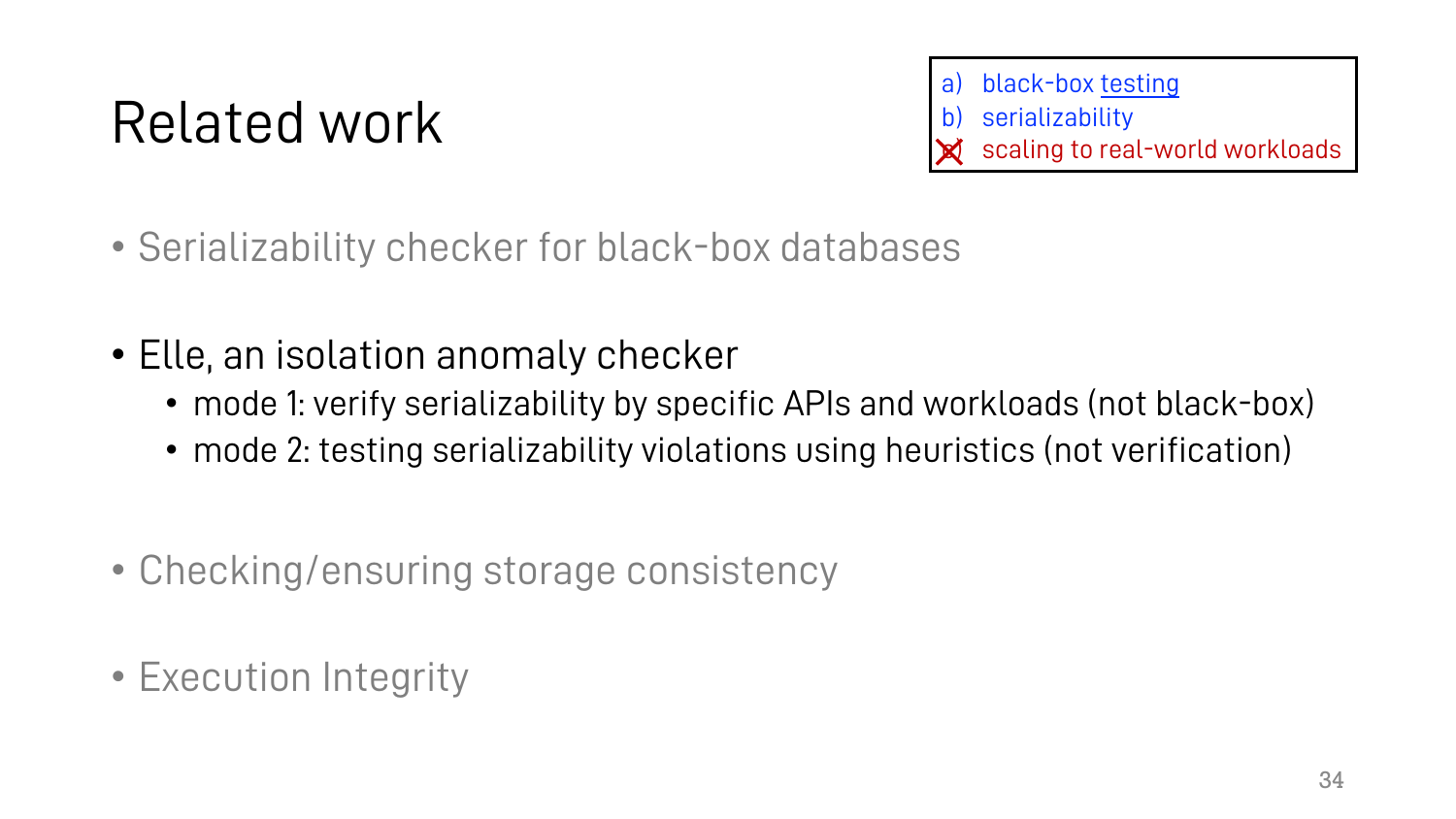black-box checking serializability scaling to real-world workloads ✕ ✕

- Serializability checker for black-box databases
- Elle, an isolation anomaly checker
- Checking/ensuring storage consistency
	- Concerto [AEKKMPR17]
	- requiring extra information from the database [RGAKW12, ZK12]
	- relying on synchronized clocks [LVAHSTKL15]
	- requiring client-to-client communication [SCCKMS10]
- Execution Integrity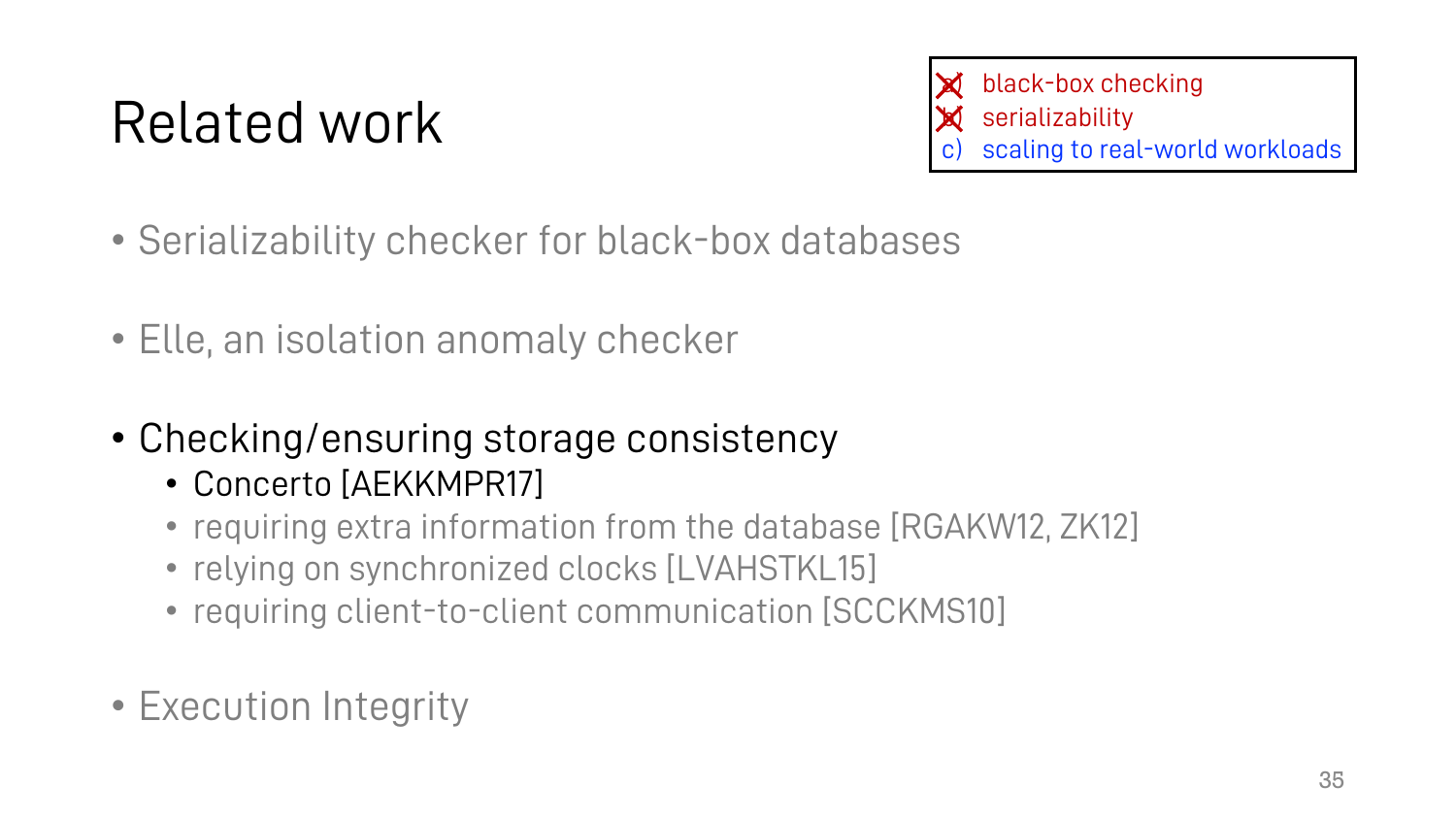a) black-box checking black-box b) serializability to real-world workloads a) b) ✕

- Serializability checker for black-box databases
- Elle, an isolation anomaly checker
- Checking/ensuring storage consistency
	- Concerto [AEKKMPR17]
	- requiring extra information from the database [RGAKW12, ZK12]
	- relying on synchronized clocks [LVAHSTKL15]
	- requiring client-to-client communication [SCCKMS10]
- Execution Integrity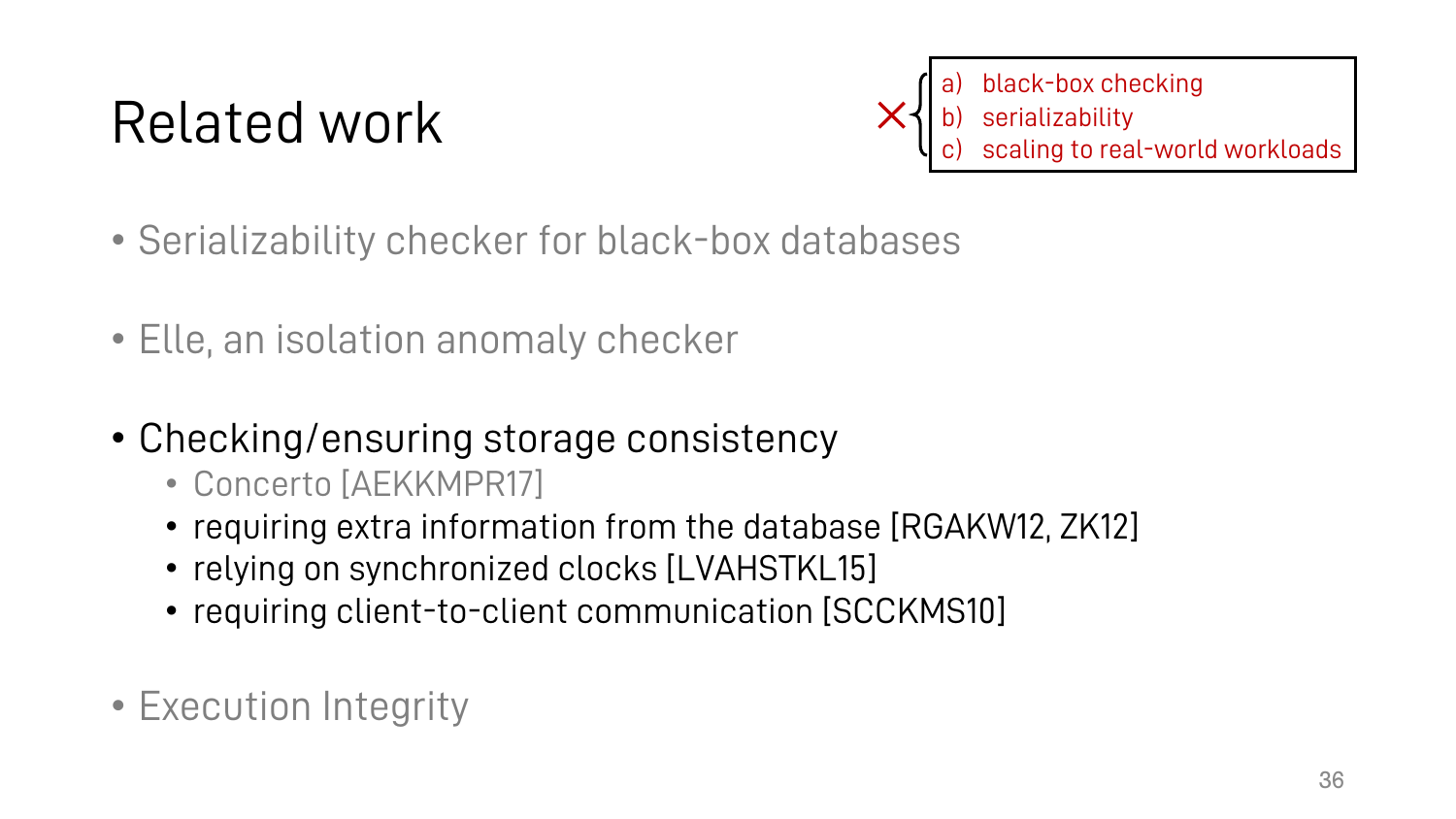black-box checking **serializability** scaling to real-world workloads ✕

- Serializability checker for black-box databases
- Elle, an isolation anomaly checker
- Checking/ensuring storage consistency
- Execution Integrity
	- replication: PBFT [CL99], Ethereum
	- attestation: SGX-/TPM-based systems
	- probabilistic proofs: Pepper [SMBW12], Pinocchio [PGHR13], Pantry [BJRSBW13]
	- others: Ripley [VPL09], AVM [HARD10], Verena [KFPC16], Orochi [TYLW17]